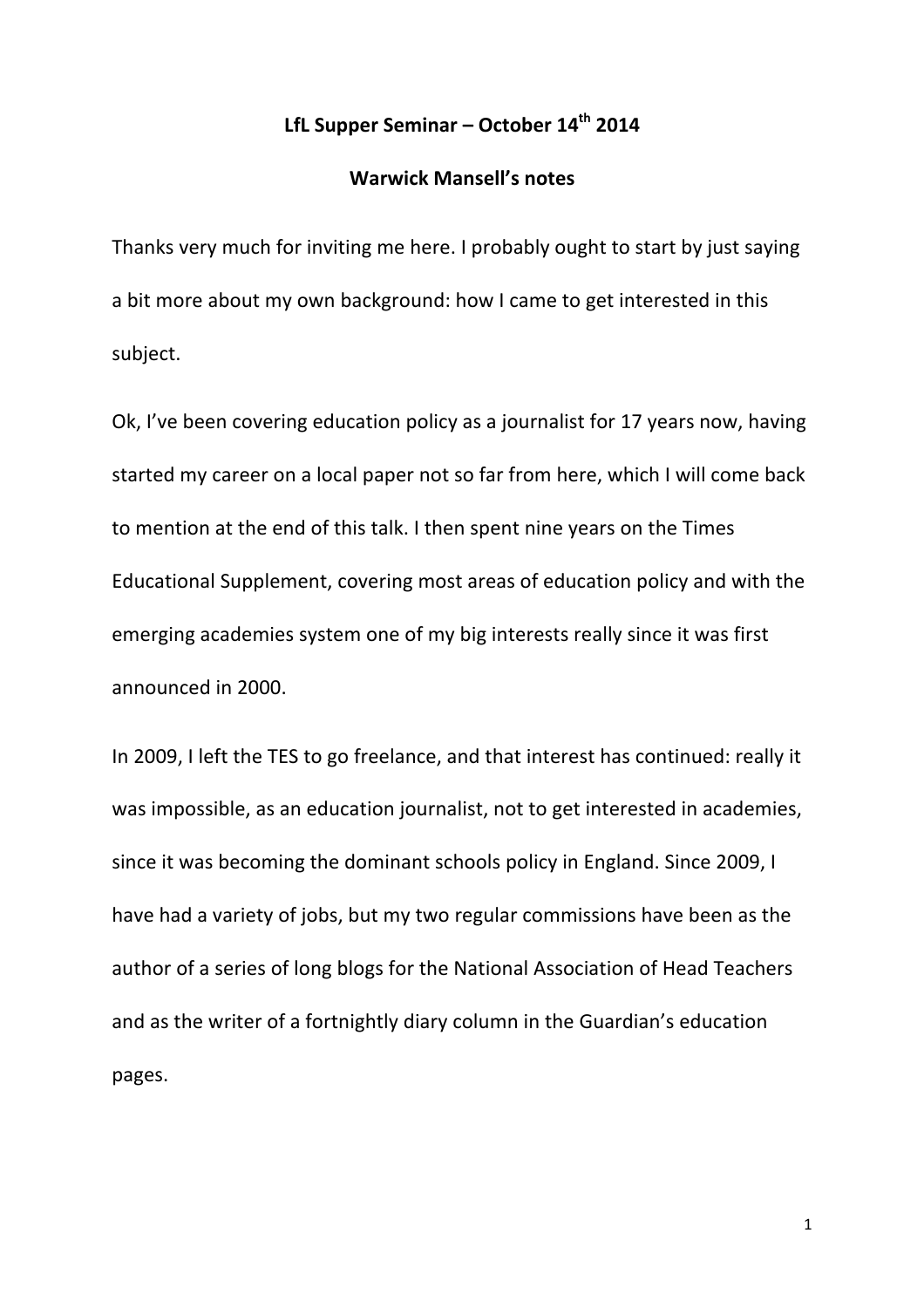Both have given me the chance to consider the academies policy in detail, with the diary column in particular proving something of a magnet for contacts keen to get me to investigate some of the emerging problems and scandals swirling around this fast-developing policy, some of which have also then featured as longer news items. I also have to say that watching education policy-making in England close-up over these years, I have become fairly exasperated by what I see as its chronic and seemingly ever-worsening dysfunctionality, a personal feeling which may just come across towards the end of this speech.

Having said all that, I must confess, I knew very little about the new regional schools commissioners system until shortly before it was unveiled  $-$  or semiunveiled  $-$  towards the end of last year.

Mind you, I was not alone in that. The extraordinary thing about this structure, I soon learned, was that it seemed to have been developed almost entirely in private in Whitehall, without public consultation, and yet the architecture which has been set up would seem to have implications for every state-funded school in England; certainly, I think, for every secondary school.

Before last autumn, all that seemed to be public on this was that, with thousands of schools having taken on academy status to move away from their local authorities since 2010, it was well-known that ministers were under pressure to come up with some more locally-rooted organisation other than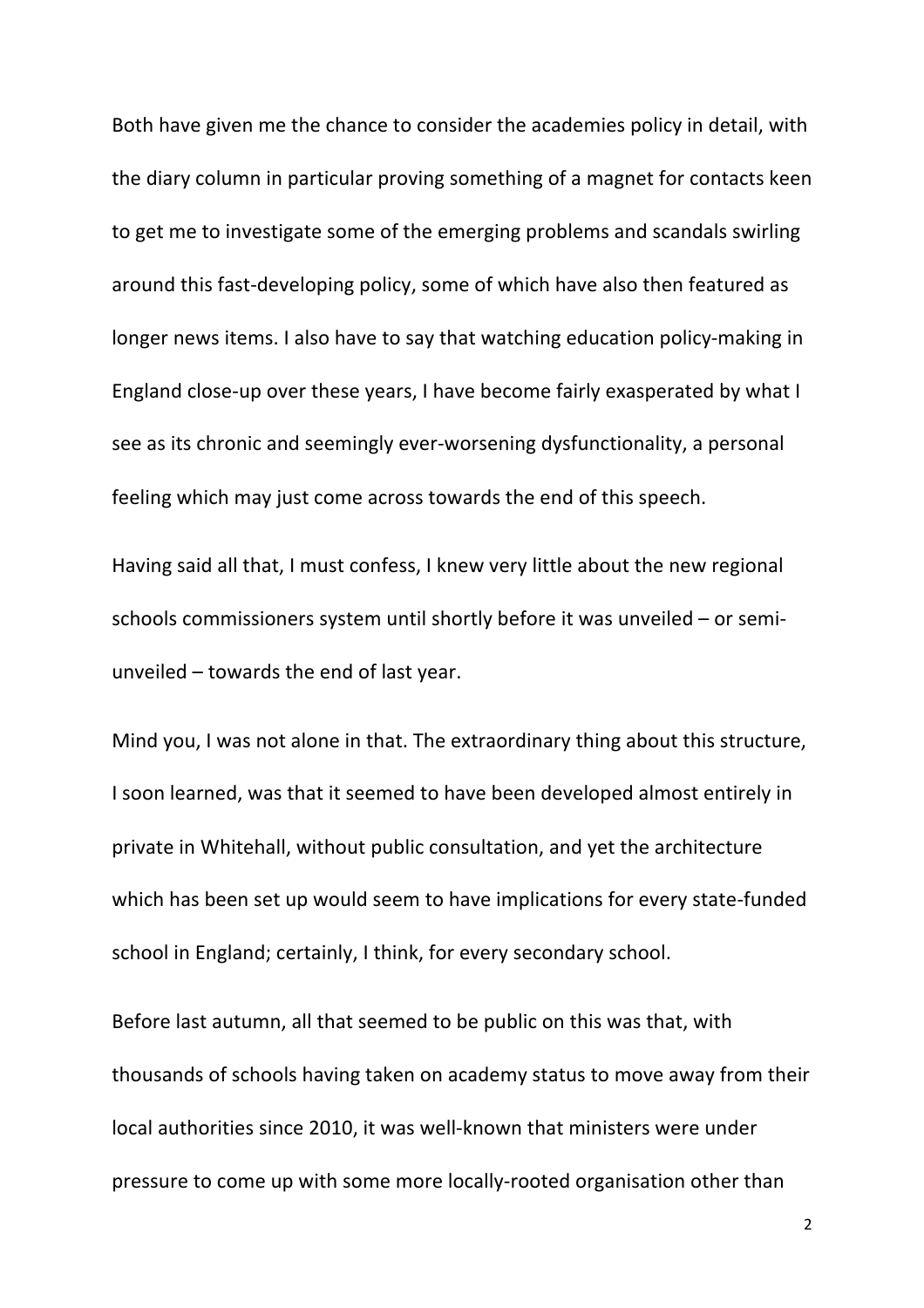their own Department for Education to supervise: the fabled "middle tier". That said, Michael Gove, the education secretary, had appeared not to be keen on what was likely to be seen as a new layer of bureaucracy for his favoured academy schools.

Anyway, I first came across the concept of regional schools commissioners in November last year, after being leaked the first of several internal DfE documents which seemed very interesting.

This paper, setting out the agenda of a meeting senior civil servants were to have with their boss, the DfE permanent secretary Chris Wormald, seemed to be detailing plans for a system of eight to 12 "headteacher boards" or HTBs. These would be accompanied by a powerful regional figure, to be called, the paper suggested, a "chancellor", although another shorter document passed to me at the same time suggested the name had yet to be finalised.

There were other intriguing snippets from these documents. Michael Gove, it seemed had been keen not to locate the offices supporting this new structure in government buildings, for fear, it seemed, and to confirm his continuing worries about the policy, of it being perceived as a new tier of bureaucracy.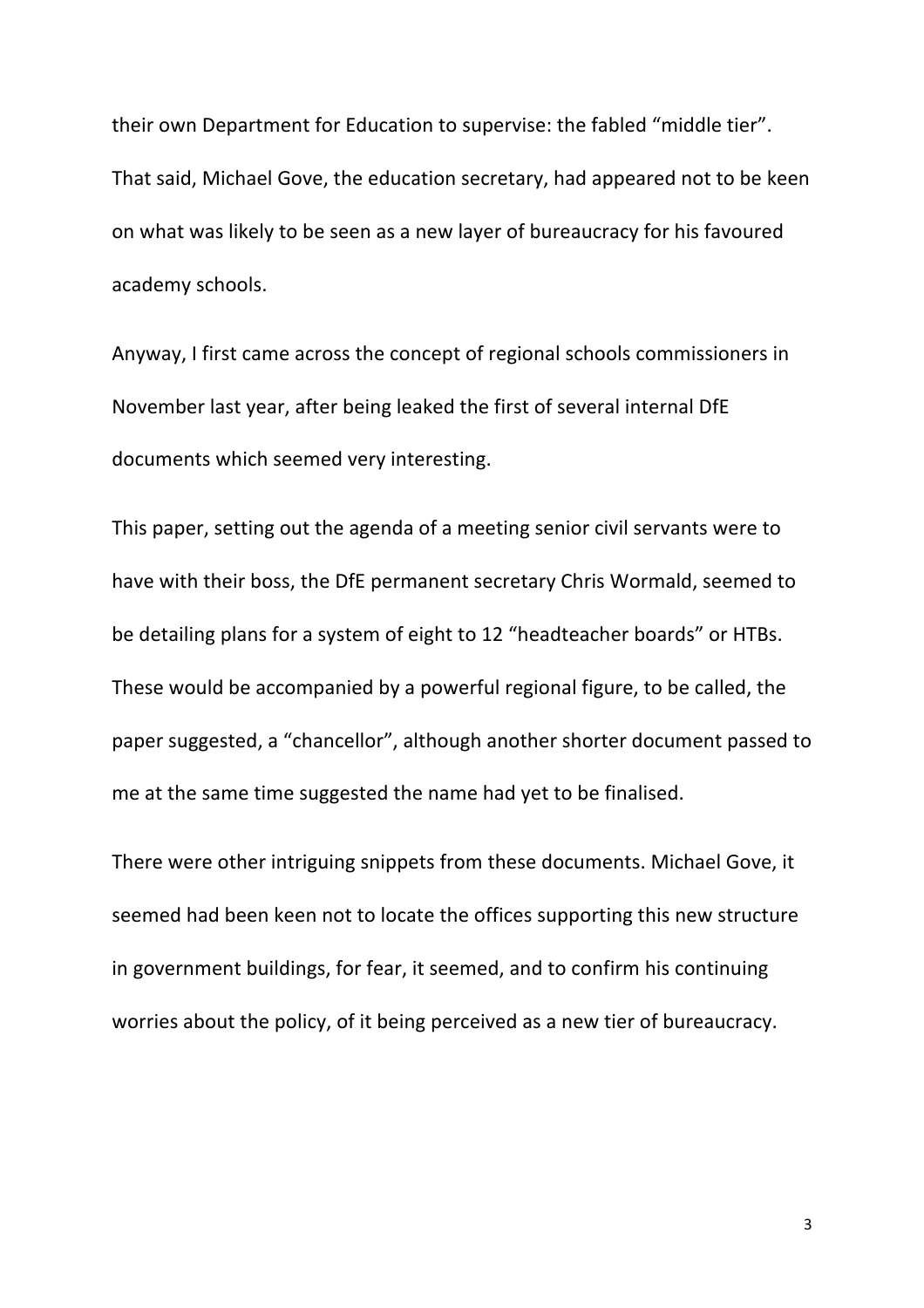So this paper asked the question as to "How we [ie the civil servants] should respond to the SoS [Secretary of State] steer of avoiding government buildings."

It then set this out in further detail: "The SoS gave a steer that he wanted HTBs to be located in schools and absolutely not in government buildings," before explaining that this ran contrary to the "government-wide estates strategy", with government buildings felt to be very cost-efficient and then asking "should we now be pushing back on this steer?"

It seems there may well have been some pushing-back, as in the end the offices were not located in schools, one source suggesting this might have been sound policy-making, given the danger of negative associations for the scheme had the institution housing the offices encountered problems. "Here we have the RSC and Headteacher board as brought to you by Discovery New School," quipped my source, quoting a high profile free school failure which has now closed. "And here's one housed at Al Madinah free school" ...anyway you can see the potential difficulties with this idea and it didn't fly.

The word "chancellor"  $-$  which conjured up links with the American system: major cities such as New York City and Washington DC, for example, have highprofile chancellors- was also replaced so that the chancellor became a commissioner, and we got this structure of Regional Schools Commissioners.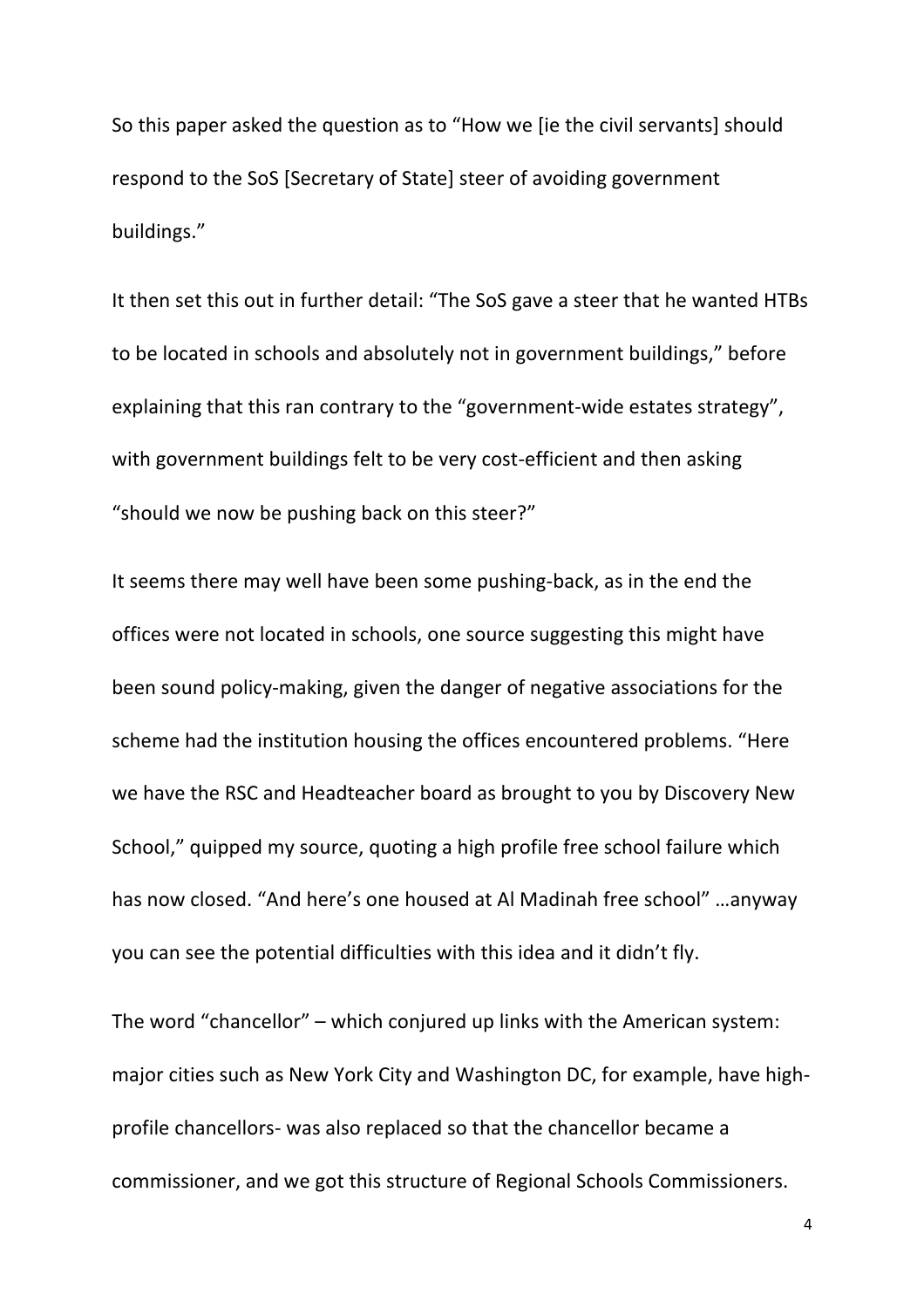Intriguingly, under "external comms", the paper had acknowledged that the government was feeling under pressure to do something about the central issue that the RSCs and Head Teacher Boards were eventually designed to address. 

This was the notion that, with thousands of schools now having left the auspices of their local authorities to become academies, it was unrealistic to be expecting the DfE, the only body which could currently perform the role, to be supervising them intensively. Instead, with local authorities seemingly no longer an option, what was needed was some kind of "middle tier" to perform this role.

The agenda paper confirmed that a range of influential outside voices had been pushing for this change. It said: "Articles by Sir Michael Wilshaw [the chief inspector of schools], the IPPR [the Labour-leaning think-tank] and Tristram Hunt [the shadow education secretary] are all indicative of the increasing pressure on the department to set out its position on the middle tier. 

"Releasing the Chancellor adverts [which would happen in December, under the new title of Regional Schools Commissioners] will inevitably spark up some interest. Is it realistic to maintain the current approach to external comms?"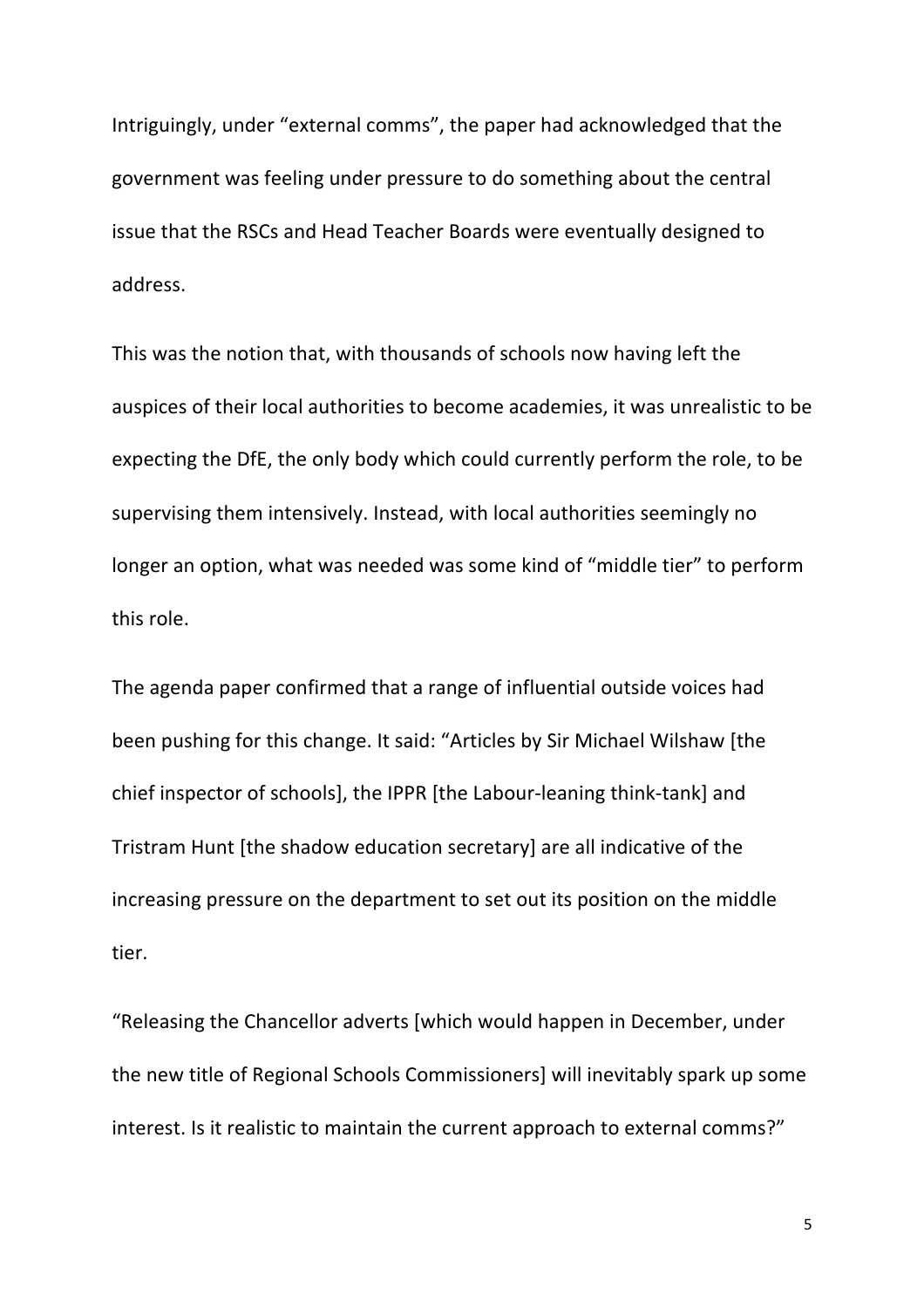Elsewhere, the paper asked: "Can we sustain the 'softly softly' approach to external comms in the face of increasing press and public interest?"

A theme of this talk is going to be that the "softly softly" approach to communications seems to have been sustained right up to now. In other words, the DfE has been very low-key with communicating this new structure to the public, with basic information about it seemingly provided only reluctantly, which I think says much about what I think it is fair to say is emerging as in many respects an academies system run in private, with minimal public accountability.

But for now it is enough to record that the most astounding aspect of all of this, I felt, was that its development appeared to have taken place almost entirely internally at the DfE, with civil servants and ministers seemingly drawing up the whole system themselves without the need felt to involve outside parties, or the public, at any stage.

I recall, researching my first piece on the new system which was published in the Guardian, talking to the leader of an education union and being told that there had been some low-key discussions on this earlier in the year, but that seemed to be it, with even this very well-connected and respected figure not knowing the detail.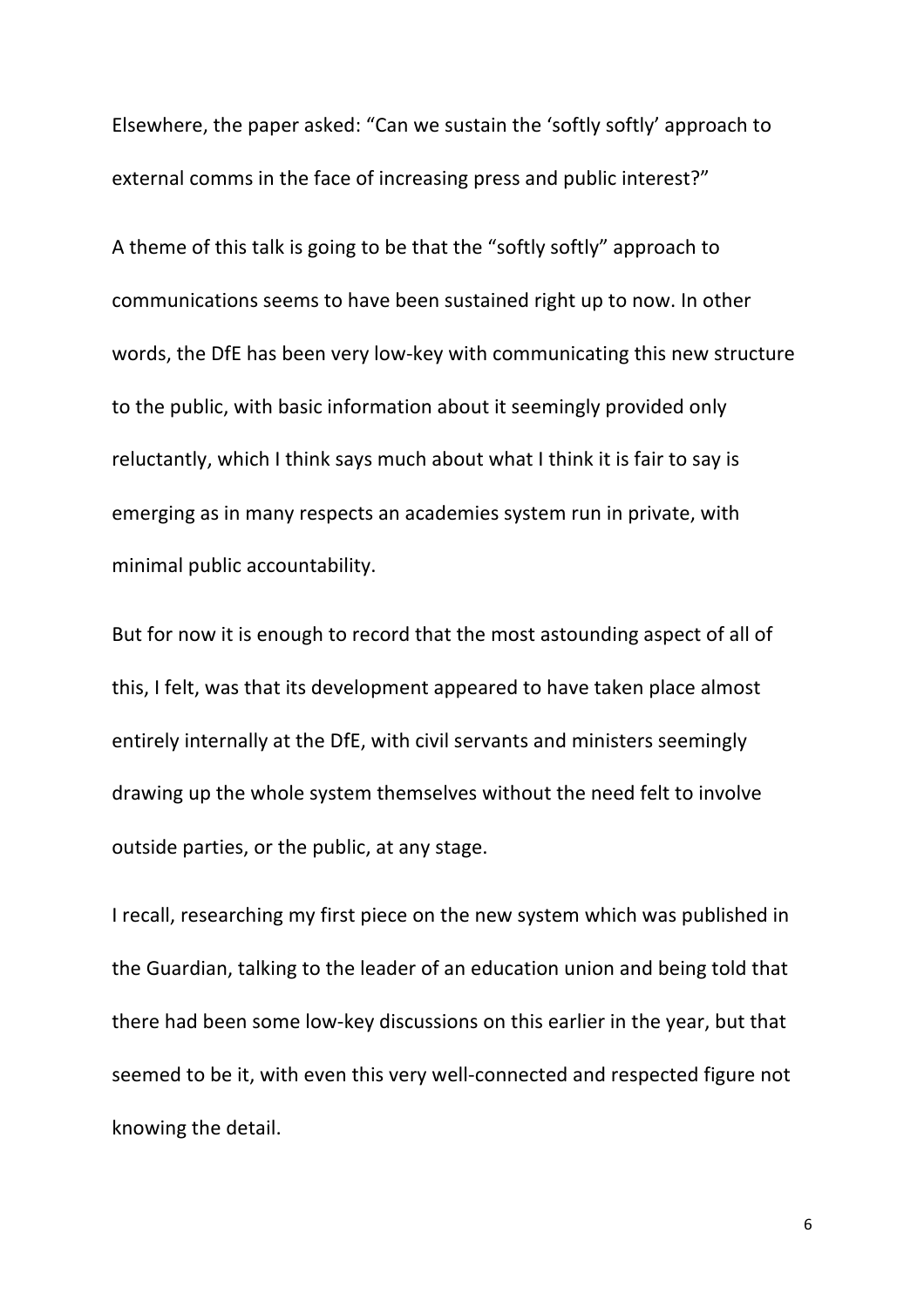And yet here was the architecture for a system which would have major implications for certainly the thousands of publicly-funded schools which were already academies, and surely also one which would affect every other statefunded school in each region.

It was like a new system akin to the supervisory aspect of local authorities, directly affecting thousands of schools and perhaps indirectly affecting all schools in England, being drawn up from scratch, with no consultation.

Was nobody on the outside  $-$  the taxpayers, perhaps, funding this system  $$ entitled to a say in how it operated? It seemed not.

And so it continued, as the system gradually emerged, with most of my information coming not from any public sources but from further leaked internal Department for Education briefing papers.

The next one, dated  $24<sup>th</sup>$  January 2014, conceded that "there is still a lot to be worked out  $-$  at every level", even though by now it had been established that the new supervisory officials were to be called Regional Schools Commissioners, rather than Chancellors, and that there would only be eight of them, rather than the first-suggested figure of up to 12. They would be operational by summer 2014, said the paper – broadly correctly, it turned out, so that was basically only six months on from this paper- but, again, the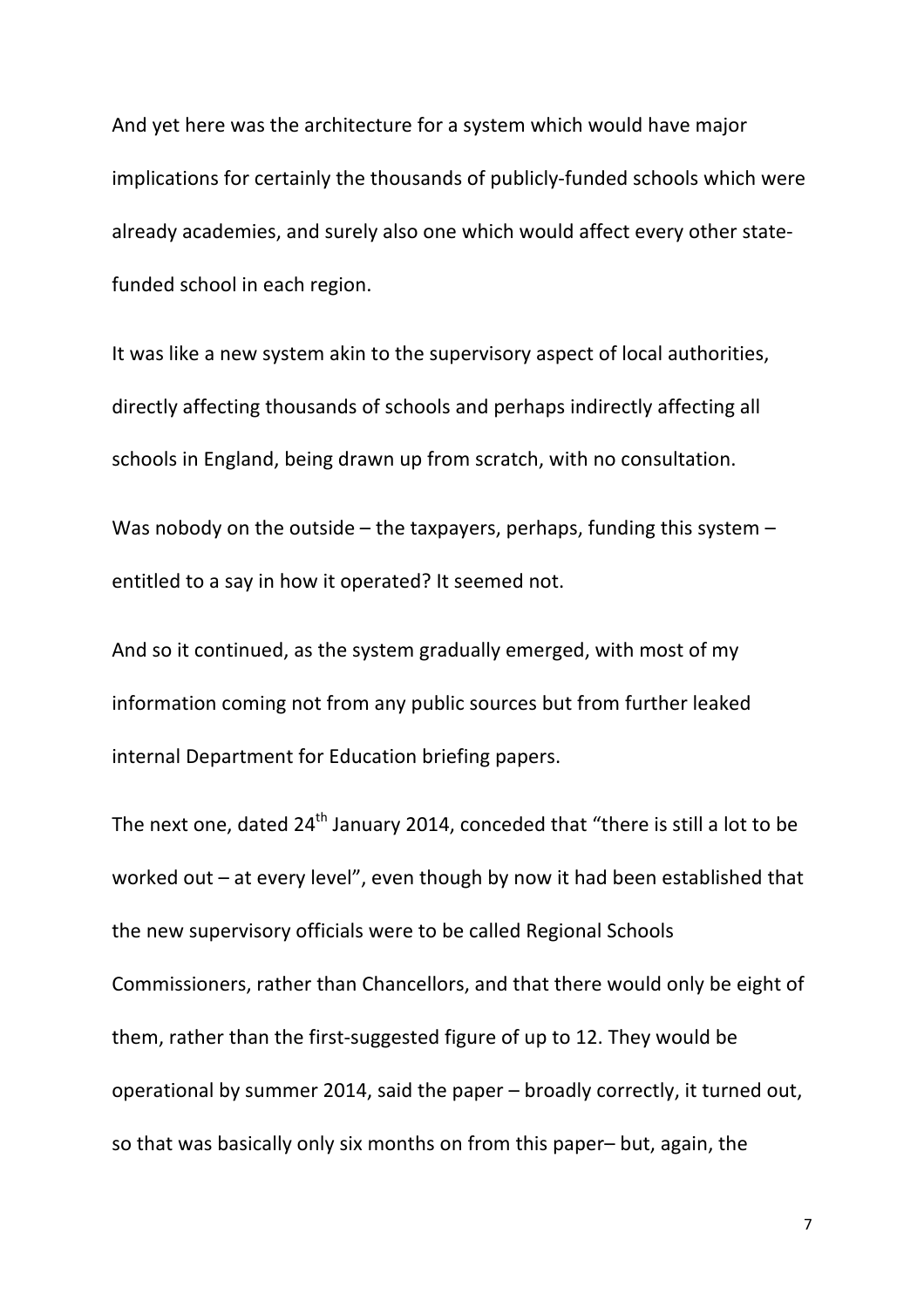development of the details of the new system was being carried out entirely internally at the DfE, as far as I could see. I think, by the way, that this was the case because civil servants viewed the RSC system as essentially an internal matter, transferring existing powers held by ministers to local figures, appointed by the DfE. But, again, was the public not entitled to a view on this move?

Anyway, this January paper set out that the functions of the Regional Schools Commissioner and the headteacher boards with which he would work would include: 

-Leading work on checking on the performance of academies that were already open. 

-"Promoting and approving academy conversions"

-"Approving and managing sponsors"

-"Identifying sponsors for brokerage projects (final decisions to stay with ministers)".

The paper added: "RSCs/HTBs represent the next stage in the evolution of the academy system since 2010: after opening up academy status to more schools and focusing on quality, we now need to embed our reforms and make them sustainable."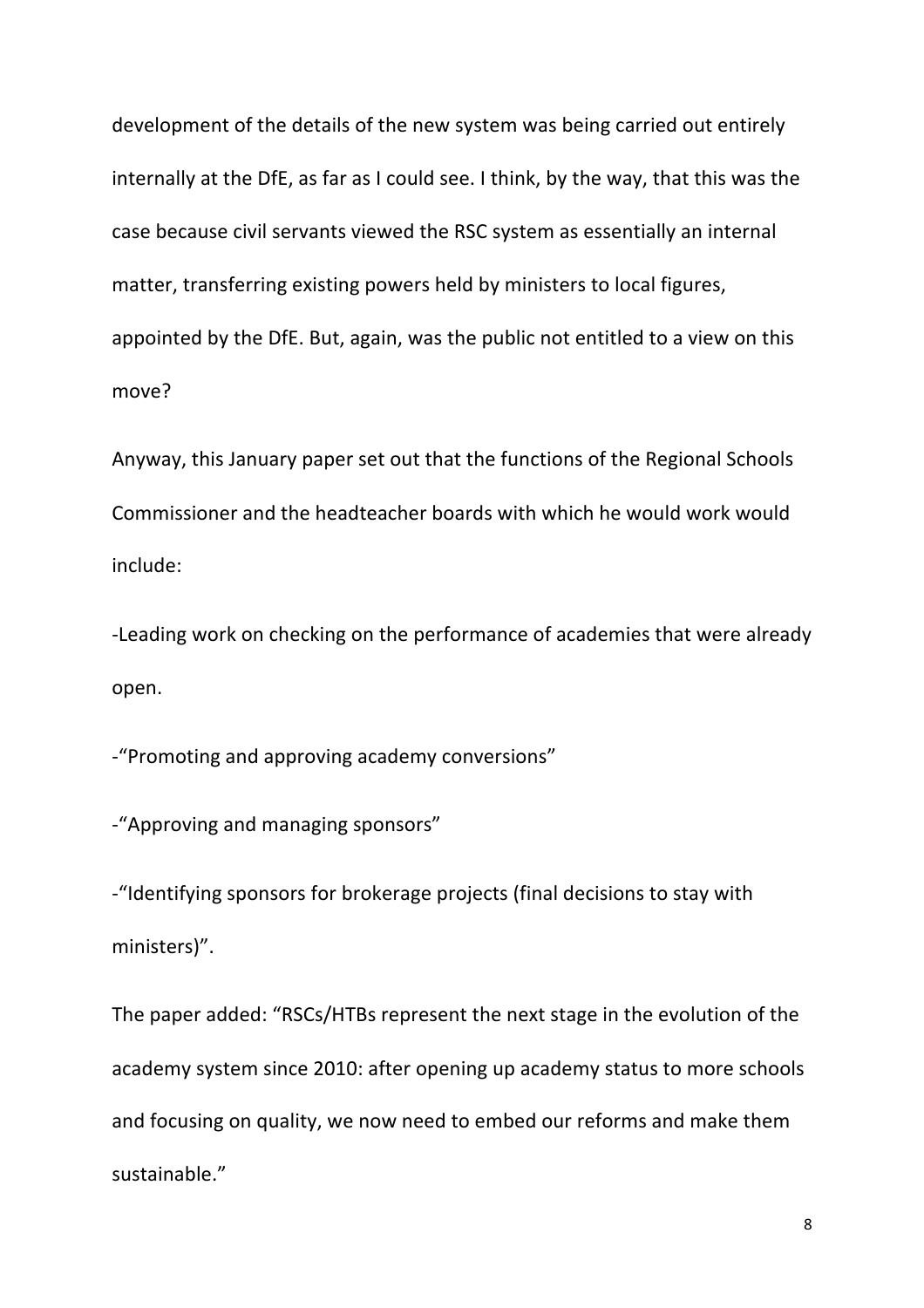And so we moved on to March, and sight of a third paper which put a lot of flesh on the bones of this new structure.

Entitled "future academy system: Lord Nash session  $19<sup>th</sup>$  March 2014", this 40page document saw civil servants mapping the detail of the new structure as well as dealing with related issues such as their worries about the emerging free schools system and how to intervene in cases of failure.

"Step in fast to cut political damage", the advice the paper gave in the case of free schools, was the strapline on the front page Observer story that followed. But of just as much interest was what the RSC system would involve. I have still not seen the new structure set out publicly in as much basic detail, as it was here for a private, ministerial, audience.

"Our aim is to foster sector-led decision making and embed autonomy..." began the paper, adding: "We set out to: move decision making away from Whitehall and closer to academies; give academies themselves an expert role in decision making about the sector; lay the ground work for an ever more devolved academy system as the numbers continue to grow."

The paper then set out the roles of each of the main actors in this new regime. "Ministers set policy and national frameworks. They remain accountable and deal with issues escalated by RSCs", it said.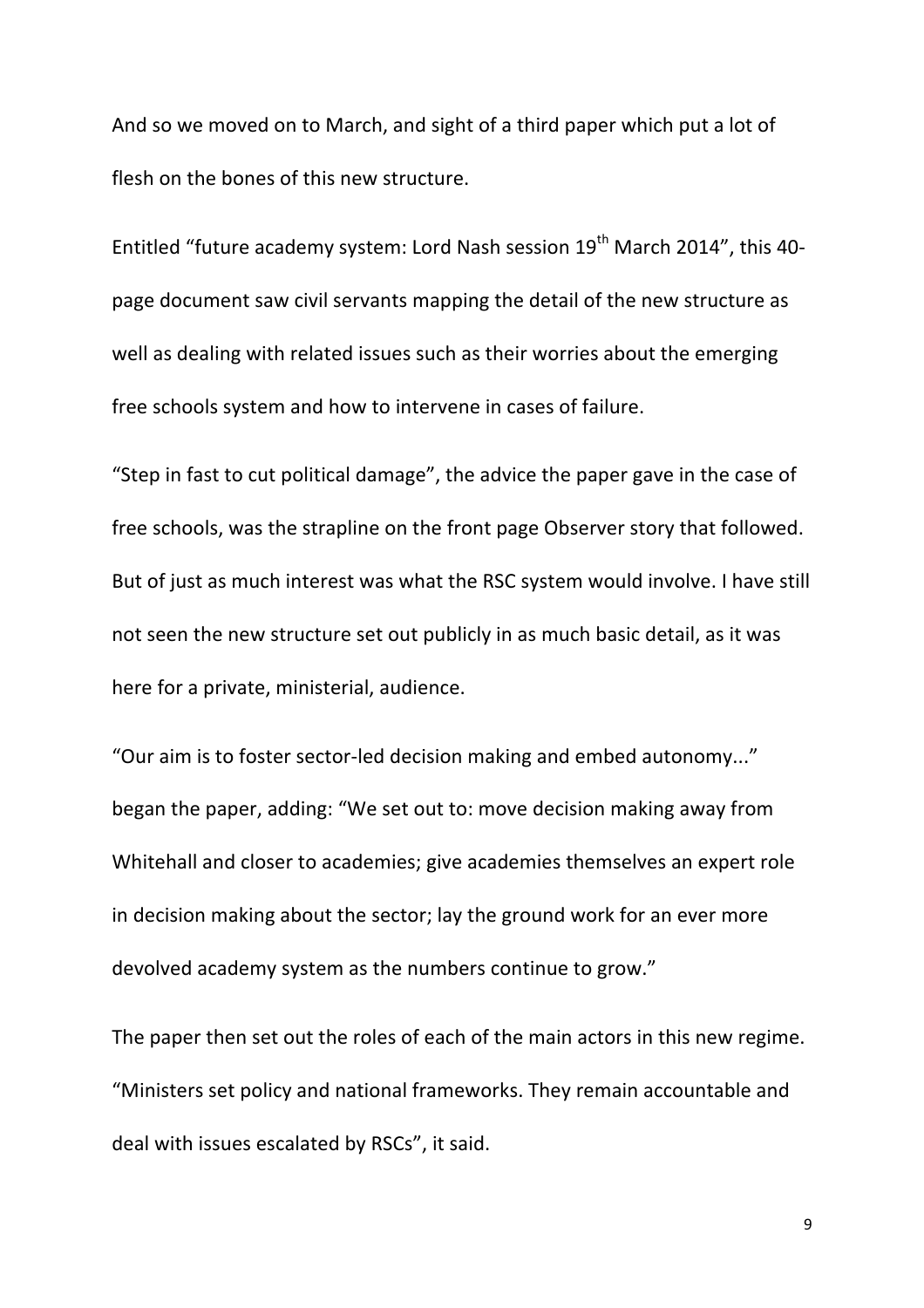"RSCs will take decisions on academies in their area, involving HTBs in their decision making."

And "HTBs will be advisory but will operate as an executive board and be involved in key decision making".

By the way, this did seem a slightly strange structure to me, in that the HTB was to act, effectively, as a non-executive board to which the RSC would report, but he or she would also report to a national boss, the national Schools Commissioner. Confusing? We will see.

Anyway, moving on, the paper set out the RSC's roles as

- "monitoring underperformance in academies", with mechanisms being put in place to "deal with conflicts of interest (eg HTB members will have to absent themselves for any decision-making on an academy which is part of their own chain)" (what about ones which are not but which the chain would like to take over, I wondered?

- "recruiting and approving new sponsors", with would-be sponsors needing RSC approval to operate in each region and RSCs having the power to 'disapprove' a sponsor as part of the sponsor-management process. They would work with academy brokers, the civil servants and consultants who currently travel around England pushing schools towards academy status.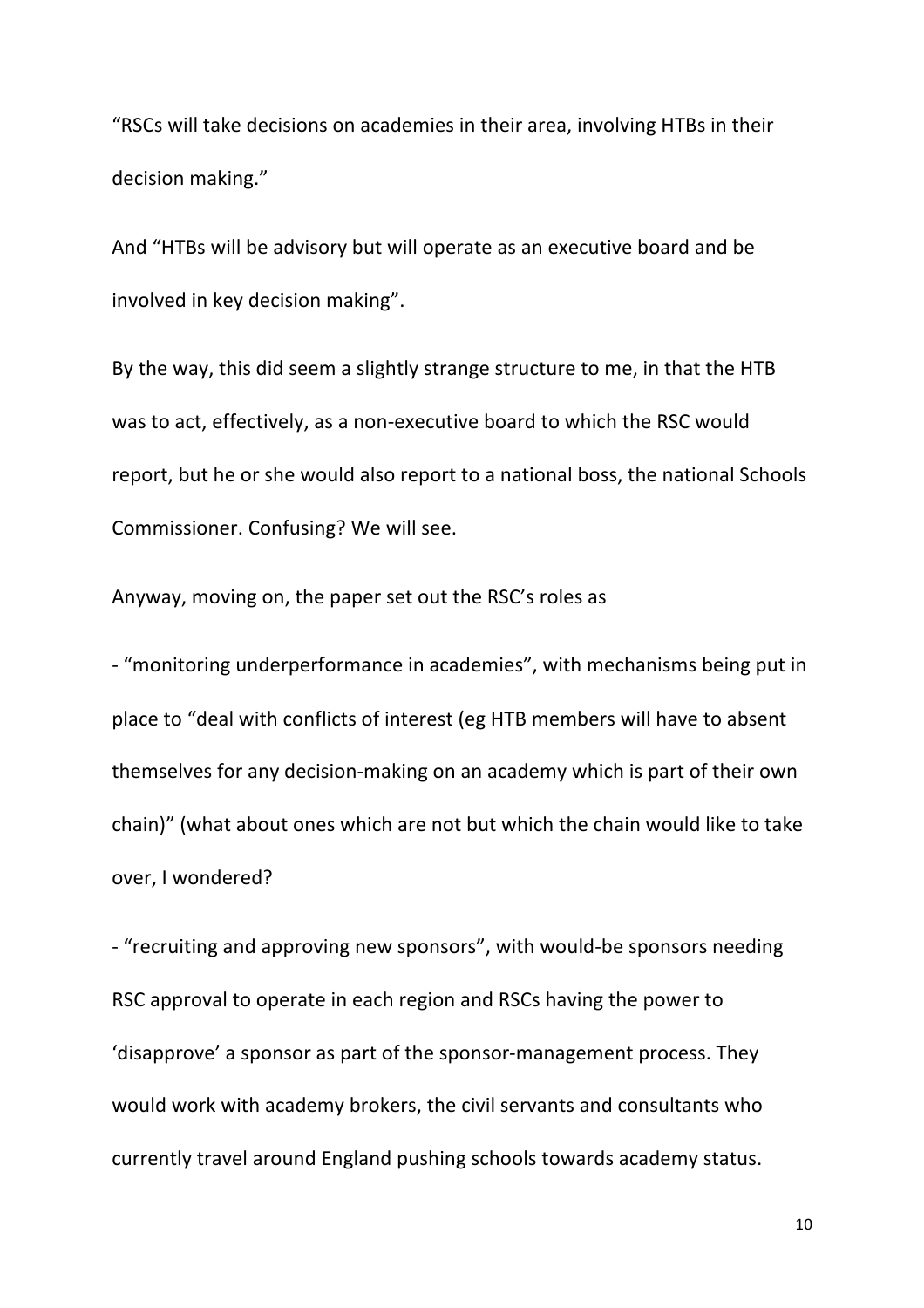- Take on performance management of sponsors, although RSCs would have no formal powers to intervene at the sponsor level (only at the academy level)

- Recommend sponsor matches for new sponsored academies, although the "minister" [seemingly acting alone] "retains decision-making powers over which schools are brokered and enters into the funding agreement  $-$  the formal contract setting up an academy  $-$  with the sponsor. (There is an interesting diagram in the presentation: a flow chart asking what happens after a school takes a decision whether or not to become a sponsored academy. If the answer is yes, that's fine: the minister simply approves the decision. If it's "no", the decision is for the minister to decide whether to take any formal powers to over-rule the vote, and then it's referred back to the DfE's academies group to "communicate with school and sponsor". In other words, this top-down system would seem to say that school communities can have choice, so long as it's the one the DfE and the minister want)

- Approve or reject schools' autonomous decisions to convert to academies status, through the less controversial – because less centralised - converter academies scheme.

- Approve or reject applications from academies for "significant changes" to schools which are already open, such as changes to the age limit, changing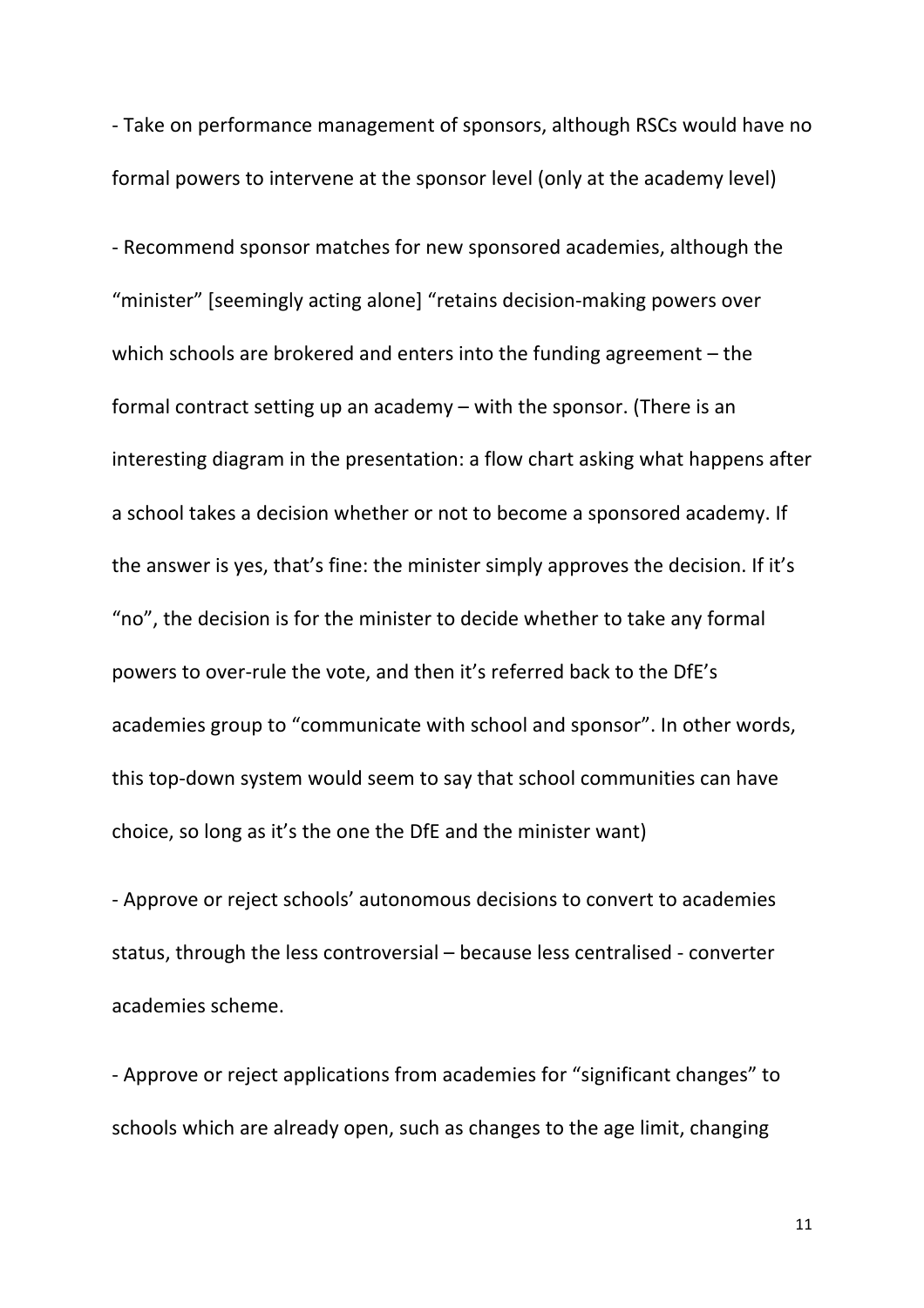gender composition, enlarging the capacity of a special academy. Again, there is no mention of any public consultation here.

- Taking part in the process of approving or reject free school applications, although the main role seems to be making recommendations, to be decided on at meetings chaired by Lord Nash, the (unelected) academies minister.

One other aspect of this presentation needs to mentioned: it set out the basic format for HTBs, with four headteacher members elected, two appointed and with co-option of further members by the board also possible, although the paper said that co-option would need to be approved by the Secretary of State.

OK, that's quite a lot of detail, which I offer in part because, again, I'm not sure there's been a publicly detailed discussion of the minutiae of these new roles, although I stand to be corrected on that, and I should point out that, of course, the paper I've been discussing is more than six months old and, even at the time, was subject to approval by the minister before implementation.

We've also heard more about the Regional Schools Commissioners only in the last couple of days, with reports that they would have new powers, under a new Conservative government, to remove the headteachers of "failing" schools.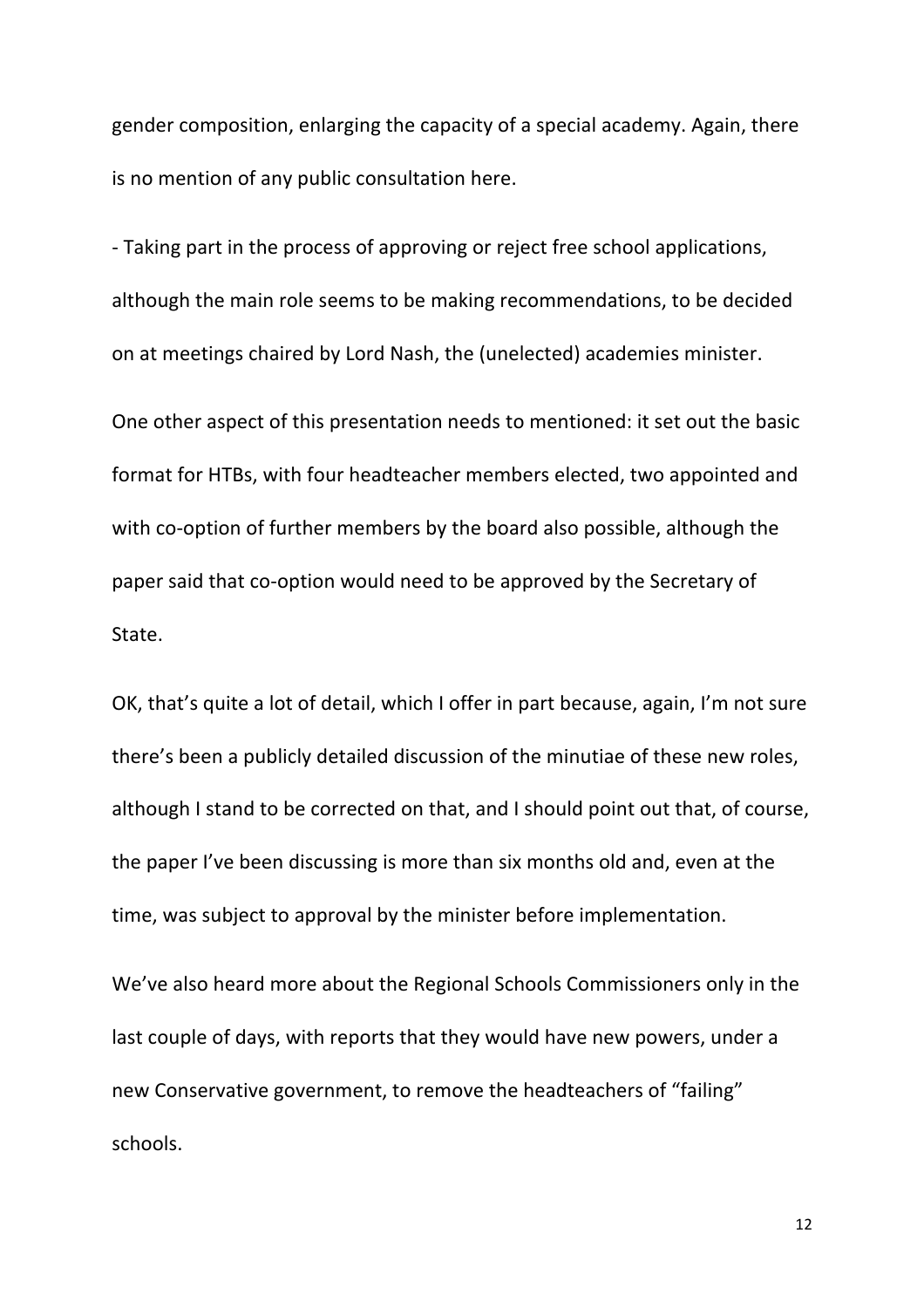But the main point of this talk is to set up some discussion about the implications of all of this.

I think what the development of the RSC system has underlined for me over the last few months is the risks behind the major shift that has been undertaken through England's academies project over the past four years under this government.

We are moving from a system which, for all its faults, at least had come at least notionally to encapsulate some good things: such as some transparency in decision-making and the ability of all members of a community to have a say over the running of taxpayer-funded schools in that community  $-$  to something very different.

What the emerging Regional Schools Commissioner system seems to encapsulate for me is a structure of seemingly opaque, behind-the-scenes, decision-making; the danger of powerful individuals doing what they want with schools without democratic accountability; the freezing out, amazingly, of most education stakeholders from meaningful influence; and risks of serious conflicts of interest and cronyism.

### **More on transparency**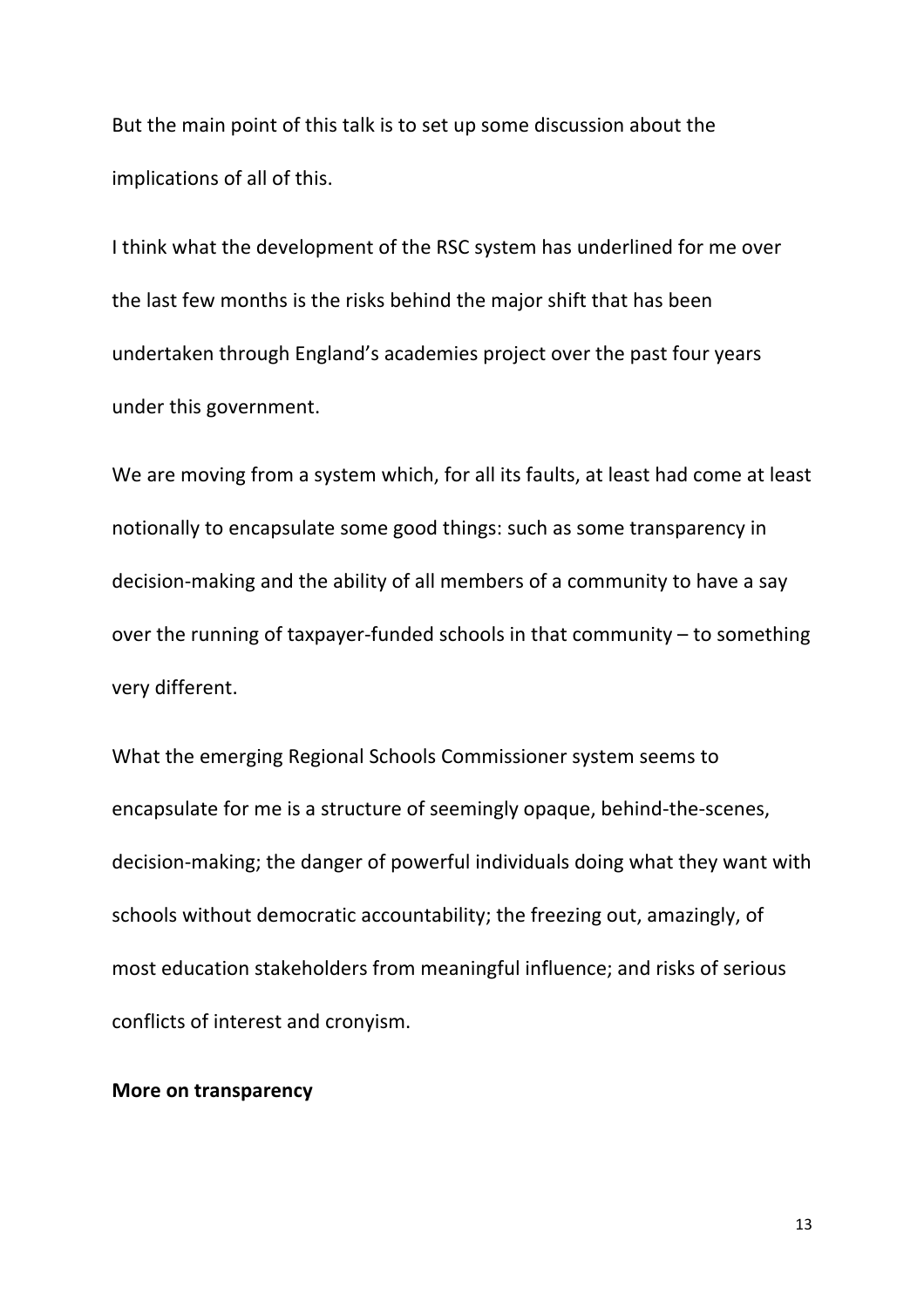On transparency, I've already tried to chart how this structure seemed to emerge from almost entirely private discussions between ministers and civil servants. But the record on public information as the RSC system has been brought to life has hardly been any better.

I'm going to go into that in a bit more detail in a moment. But first, it is important to set out a few other points about the academies system of which the RSCs will become a part.

One of the many aspects of education policy development in recent times which has astounded me has been the business of what happens when a school changes academy sponsor.

This can happen for a variety of reasons, I think, including the school requesting it or a move between sponsors essentially being ordered by ministers if one particular sponsor gets in trouble. (We have had some evidence of this over the past year or so, with some schools from the troubled chain E-Act having to transfer to other organisations).

Now, I don't know how many schools have transferred between sponsors in these ways. I really ought to FOI it; I know I keep coming across examples, so it is certainly many more than a handful. But my vagueness over numbers is partly my point: part of the reason I don't know is it doesn't tend to get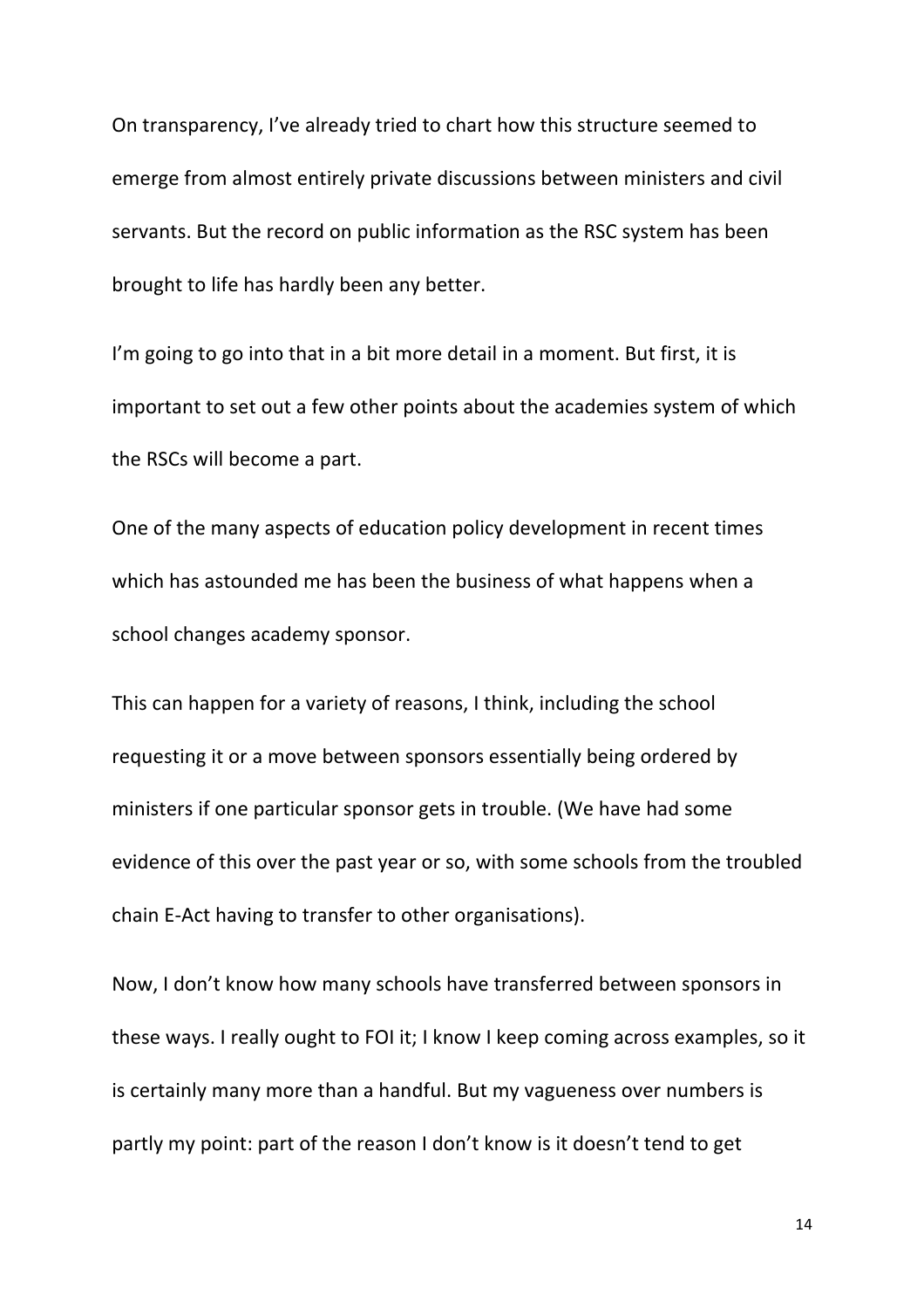announced that this is happening, and the public is not party at all to any discussions between sponsors and ministers about who gets to take control of these institutions. As far as I know, the deliberations are not even recorded publicly. It's as if the public is being told just to trust that ministers and sponsors will always act in the correct way, in transferring major public assets in ways that may well change the character of the educational experience for the pupil quite dramatically, and we shouldn't worry about it. We certainly don't need to be told about the deliberations in detail. It does rather invite suspicions. 

And, of course, nor even is the mechanism and process of sponsors being appointed to particular academies in the first place either democratic or transparent. Ministers simply take the decisions themselves, on the advice of civil servants, behind closed doors.

All this is very different with the local authority system I first came to know with regard to schools organisation, as I will describe in a bit.

But coming back to the detail of transparency and the RSCs, I was surprised to learn, for example, that there was to be no national announcement of the identities of the first Regional Schools Commissioners. When the first six were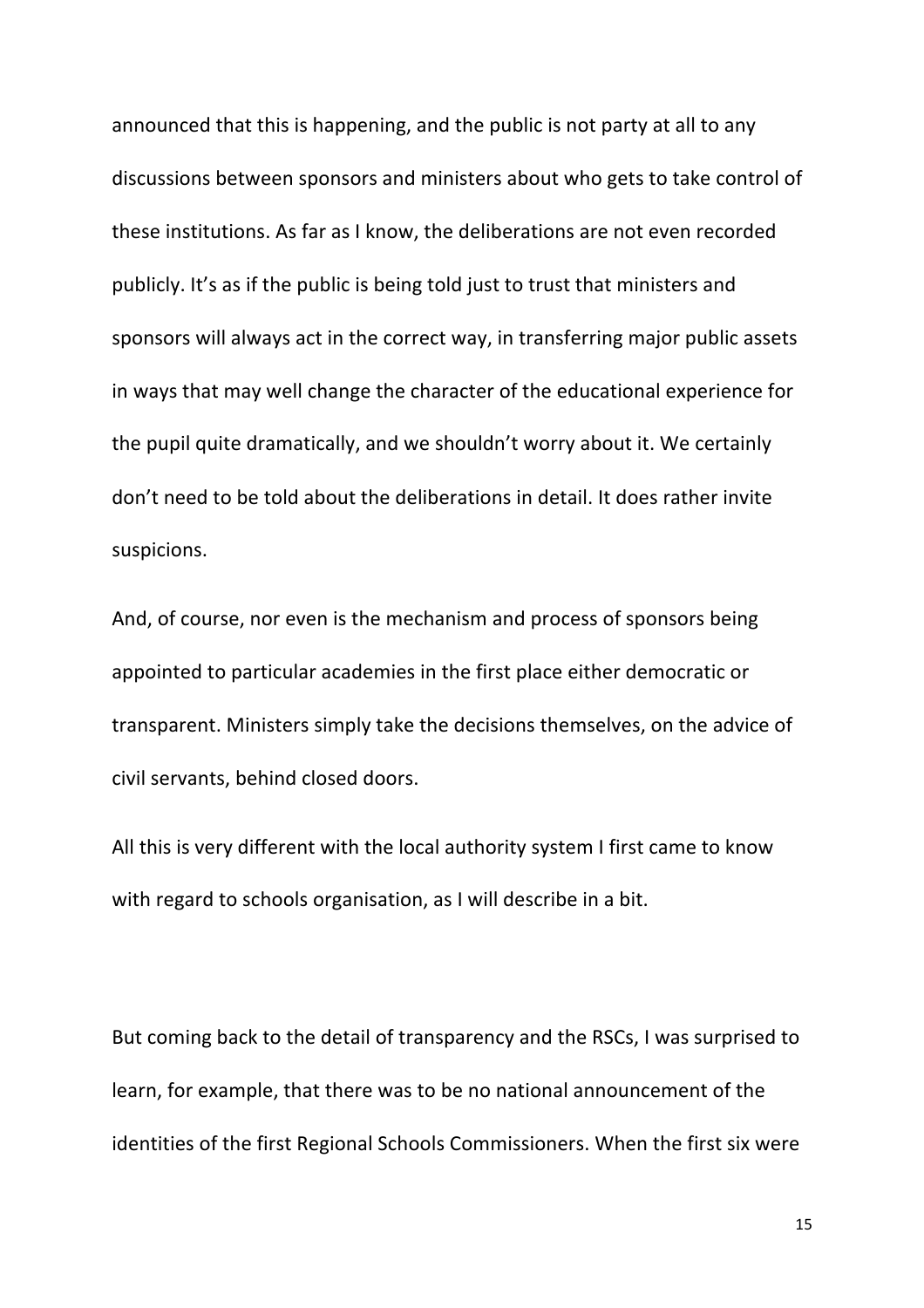named in April, the DfE chose just to target local media with separate announcements, rather than getting them on the record nationally. (I learnt about the appointments from an NAHT press release, put out after Russell Hobby, the NAHT general secretary, had received a personal letter about it from the national schools commissioner).

So here were figures who surely would be important in a national reconfiguration of our schools. Yet, not having seen the letter myself, I had to try to get hold of the list by badgering the DfE press office for individual press releases sent out regionally. It was quite bizarre.

You might view that complaint as a minor matter of media management, or self-centred journalistic whingeing, but again to me it spoke of a policy that has not viewed the importance of transparency  $-$  of explaining to taxpayers who is being handed influential control over the schools they fund  $-$  as important at all. 

More recently, last month after hearing rumours that a prominent headteacher  $-$  of whom more in a bit - had controversially been appointed to one of the Head Teacher Boards  $-1$  tried to check whether this was the case. The RSCs, I thought, would surely have websites given that they were already up and running, where I could check basic information such as who had been appointed so far to the HTBs.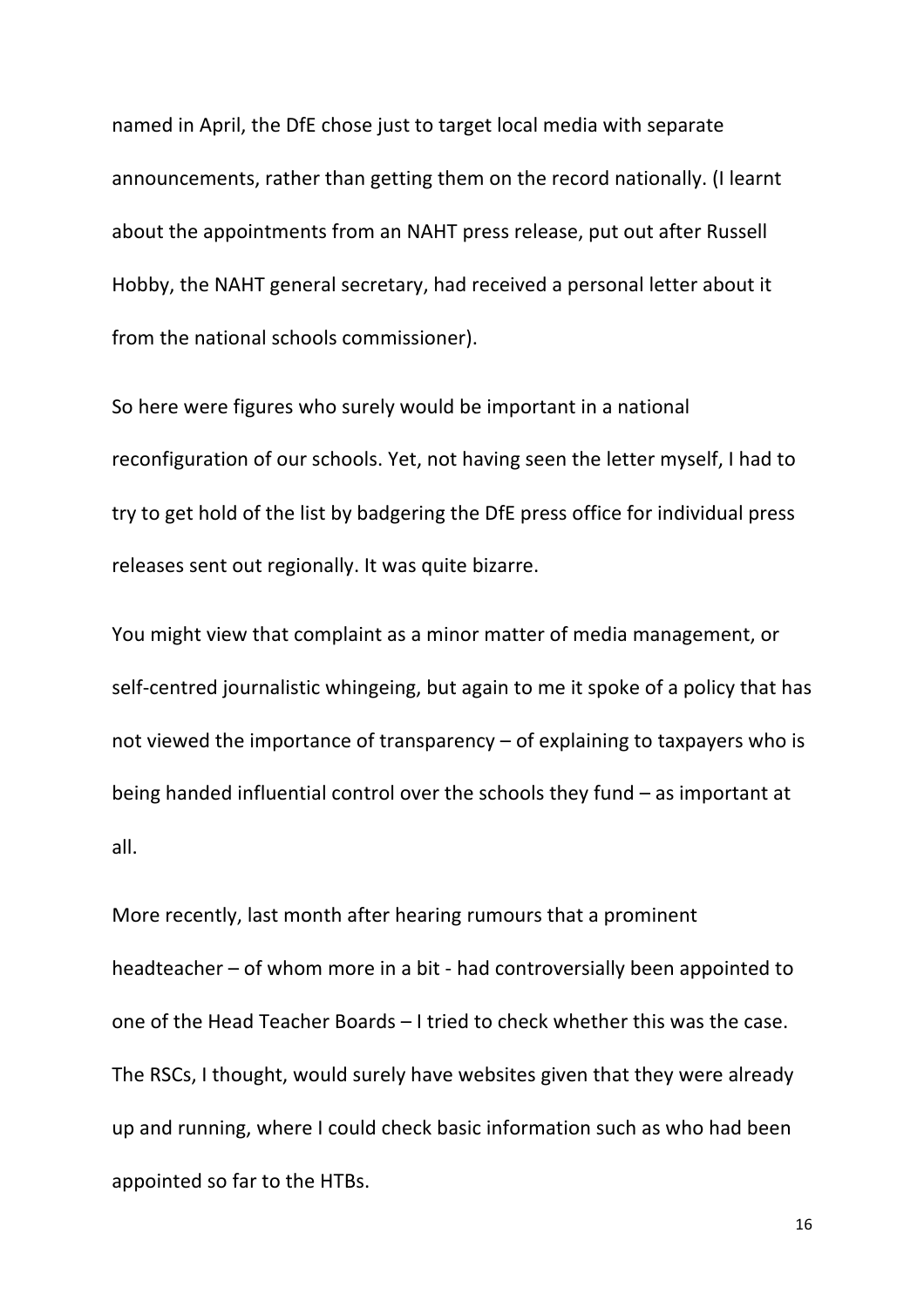But again, there was nothing. I did manage to get the name of this headteacher, Rachel de Souza, confirmed as a non-elected member of the RSC region where we stand today, having asked the DfE directly.

But staggeringly, I think, direct requests for a full list of all HTB members in other regions, both elected and appointed, to both the DfE press office and to individual RSC email addresses were not responded to last week: not a single response from the email addresses from seven RSCs I contacted.

I've also asked last week whether information on future HTB meetings – dates of the meetings, agendas and minutes  $-$  are going to be provided to the public. And for information as to whether non-elected HTB members were appointed by the RSC, or co-opted by already-elected HTB members. Again, I have received no answers. This is extraordinary, I think.

# **Influence over this new system: most education stakeholders frozen out**

Supporters of the RSC system might come back and say something like: "Well the DfE has released some information on the main constituents of the HTBs: the elected headteachers.

"And don't these elections illustrate one very important part of the new structure: that it is very democratic, in that all the boards will be dominated by individual headteachers, elected by their peers?"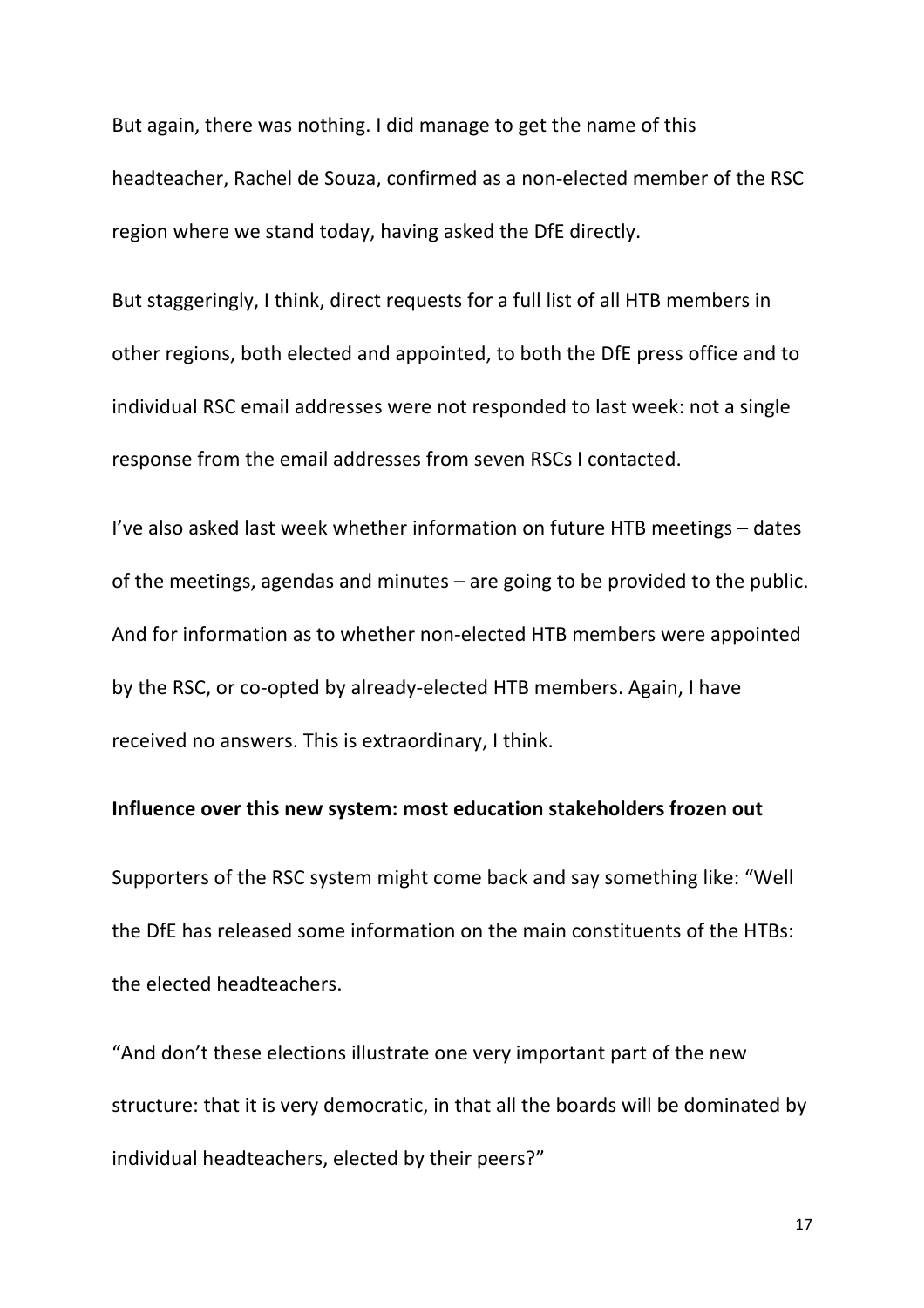I'm afraid I don't buy that argument at all. The elections, for me, just illustrate how far we have come from a model of influence over taxpayer-funded education which I thought had received support from all the major political parties, not least the Conservatives.

This was that all education stakeholders  $-$  staff at all levels, parents, members of the local community, democratically elected politicians and possibly even pupils  $-$  get some kind of say in our schools system. That was implicit in the governance model, for example, of mainstream community schools as supported, as I understand it, enthusiastically by Margaret Thatcher in the 1980s.

Sorry, that Thatcher reference might seem like swearing in front of some of you, but she at least claimed to be a champion of consumerism: that the users of public services should get a voice in their operation.

She promoted a dichotomy I have not always been keen on: the notion of a split between the interests of "producers" of public services  $-$  the staff working in them  $-$  and the "consumers"  $-$  the public using them. But in fact this new RSC/HTB regime could be described as a closed system of producer interests.

Because here we are, with the only electoral constituency for this new system are successful heads of academy schools.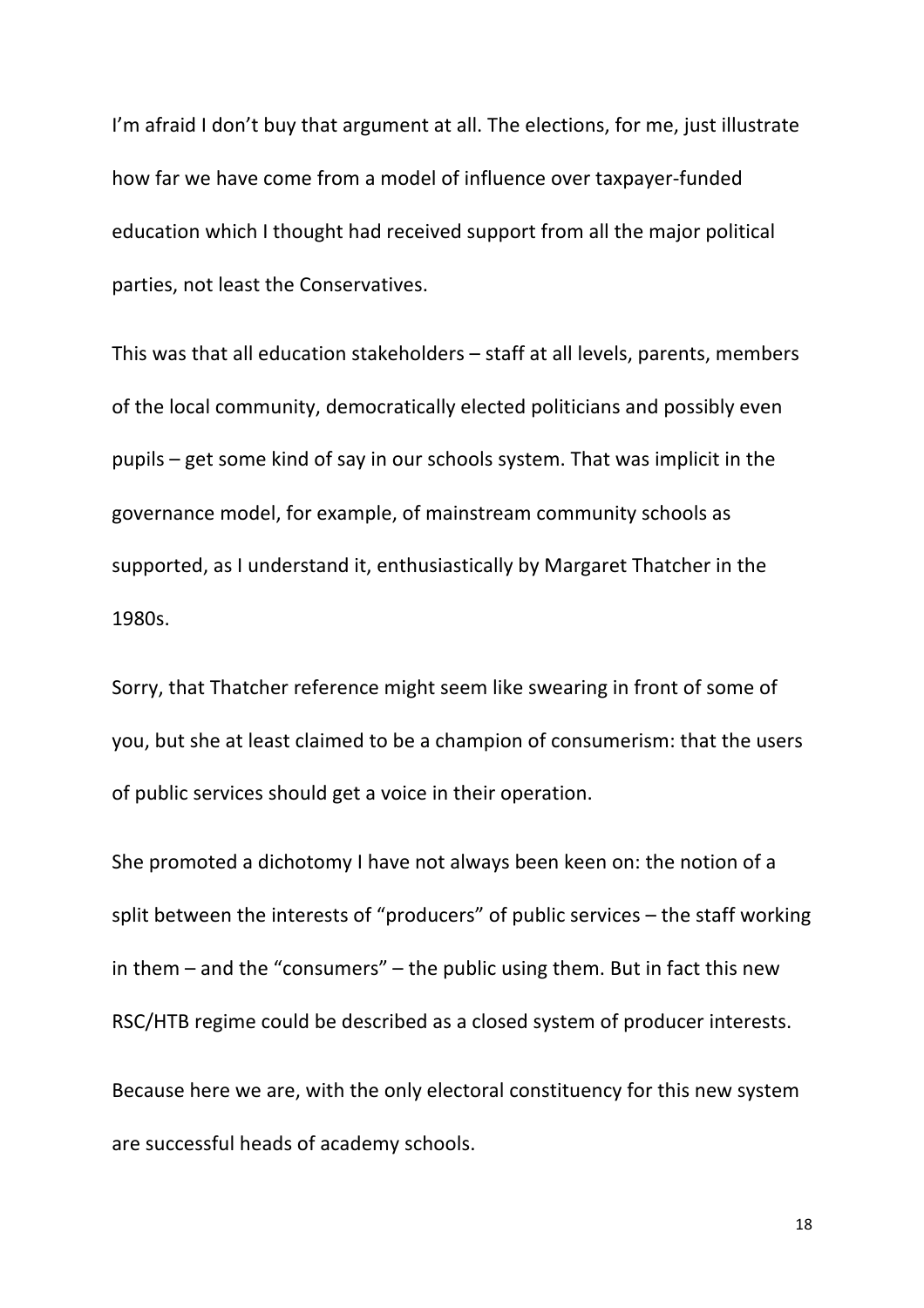That's not all headteachers: those of maintained schools were not allowed to stand, even though clearly this new structure will have implications for all schools including, I think, significant implications for non-academies under pressure to improve.

There are no governors represented here. Perhaps unsurprisingly, no elected local politicians. No non-headteacher staff. And, perhaps most damningly given what I've said just now about the needs of the "consumer": no parents or pupils. 

Here, then, is a new structure, set up to have a big influence over fundamental changes to the schools that you and I fund, and virtually none of us is being given any say in it. We are not even, seemingly, as far as I know, being given the right to find out how its meetings are proceeding, even through published minutes. 

# How outrageous.

In fact, other than the elected part of the HTB, the only possible democratic basis on which this new structure stands runs as follows. The Secretary of State for Education is elected, in a national election. He or she then appoints the RSCs, even though the system as a whole seems to be overseen by a figure who currently is unelected: the academies minister, Lord Nash. That's it.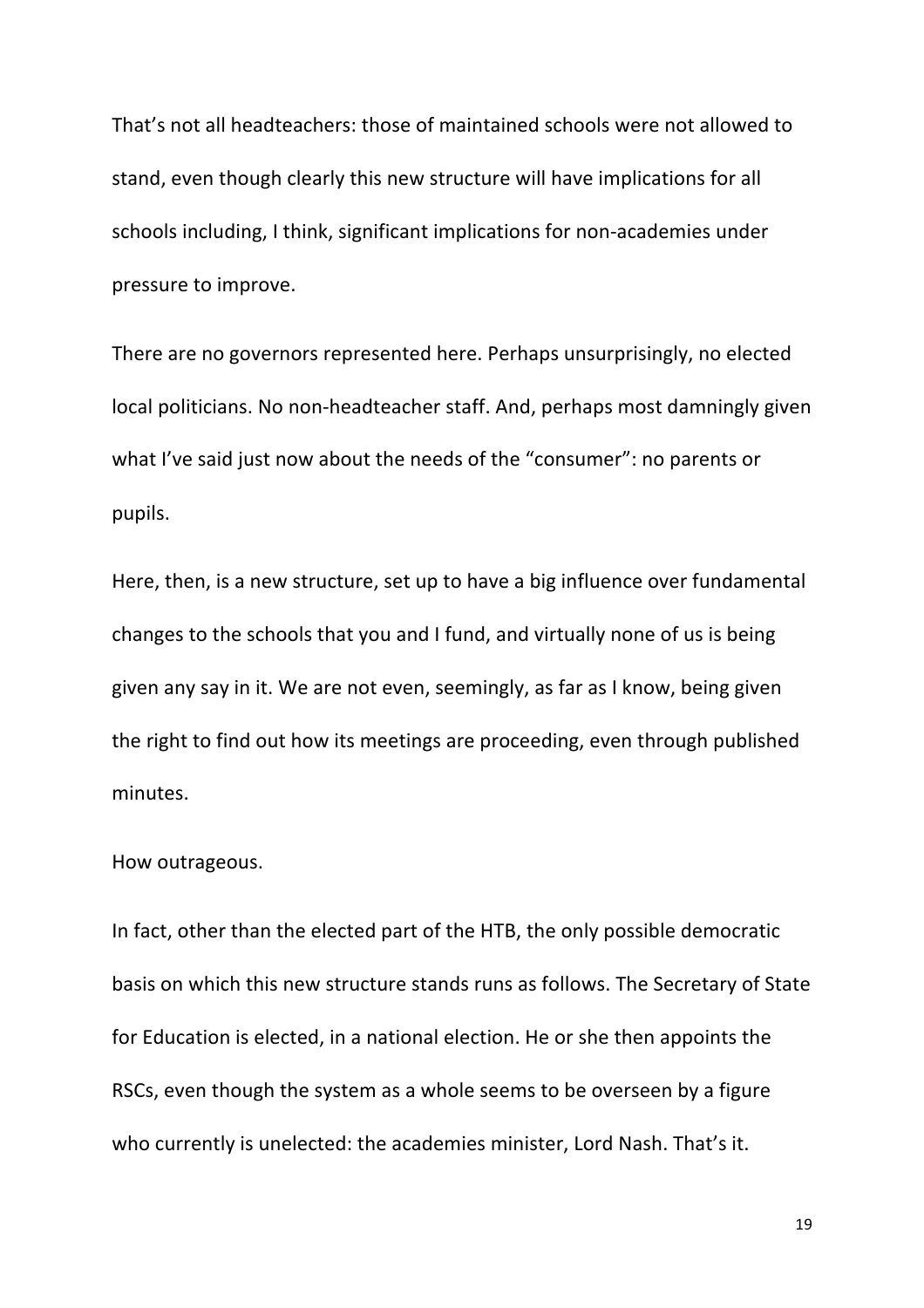It is, to say, the least, a very indirect democratic basis for this new system.

In fact, I'd be so bold as to suggest that I can't see how, given the structural issues I've talked about, this system is going to survive in its current form for very long. Democratic pressures will surely be brought to bear to make it more open, to give the public more of a say. Won't they?

# **Conflicts of interest and cronyism**

Ok, my next section is on conflicts of interest and cronyism. There are serious dangers in this regard, I feel; the perception of their prevalence stands to undermine confidence in this new structure at the very least.

Again, sadly this speaks to a trend which seems to have come to the fore in the academies programme as a whole. Partly because of the lack of transparency and how this still relatively new structure for state-funded schools hands so much basically unchecked power to the centre  $-$  after all, the minister signs a contract with the incoming academy trust/sponsor for every school to enable it to become an academy  $-$  there are huge risks that power and influence becomes a matter of who you know, with striking conflicts of interest seemingly deemed unimportant.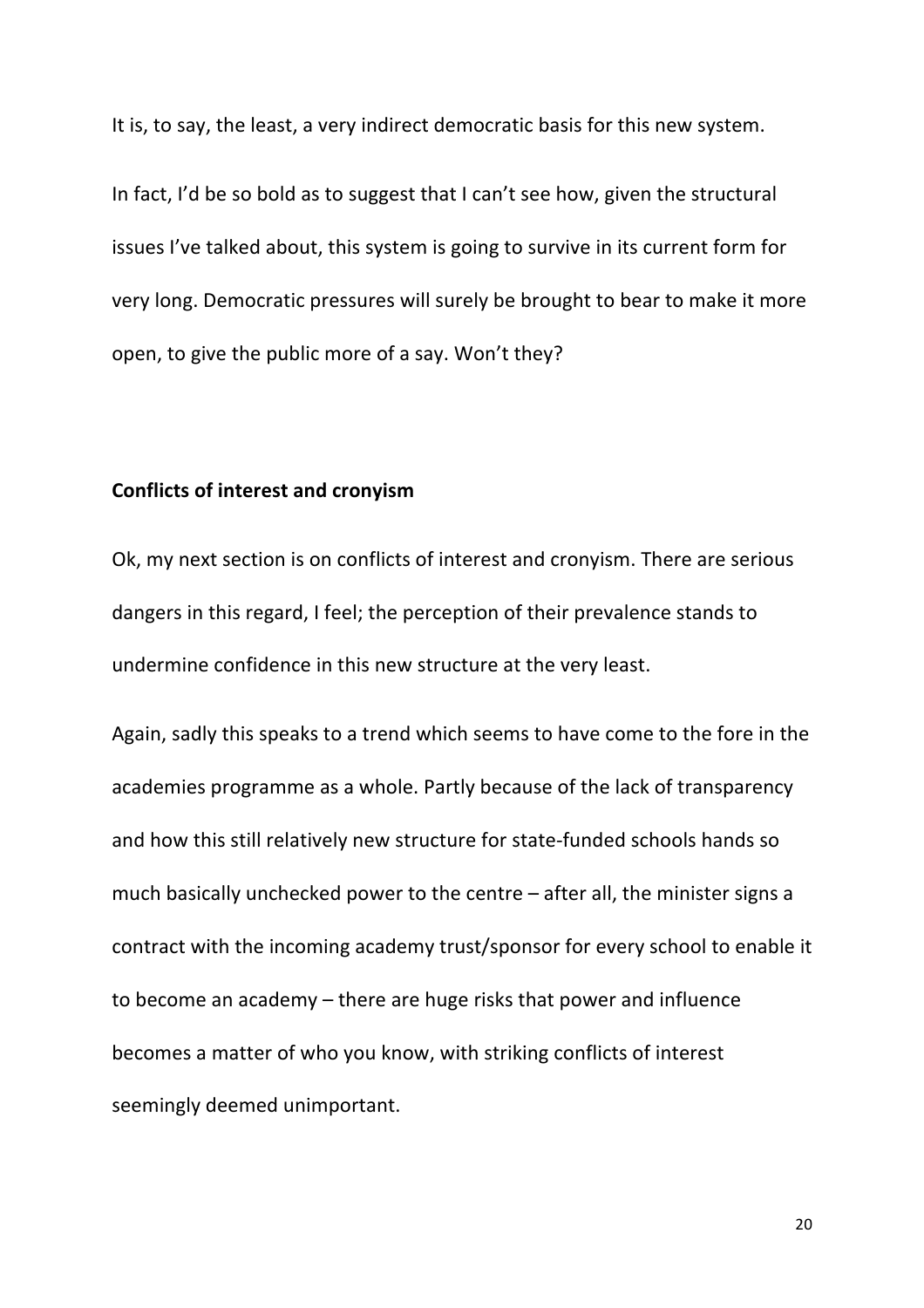For example, Lord Nash, the academies minister, also set up and is still chairing his own academies chain. The DfE has said things about him being absent from meetings where decisions might be being taken about his own chain. But really: are they serious? Can anyone imagine, for example, the chair of Sainsbury's holding onto that position while being given a position regulating the supermarket sector as a whole? Or ditto with Vodafone, and mobile phones. (Someone will probably embarrass me by saying it does happen in other sectors, in which case I'd respond by saying that's equally outrageous; you get my point).

Nash is a Conservative party donor and very good friends with Theodore Agnew, another Tory donor who now has an office at the DfE, chairs its "academies board" set up to promote academy sponsorship and also, of course, runs his own academies chain.

I could go on in a similar vein about the men  $-$  it does seem to be virtually all white males, many of them from the financial sector  $-$  influential in the academies policy nationally, but I need to bring the focus back on the RSCs.

So we have a situation where one of the eight  $RSCs - Sir David Carter of Cabot$ Learning Federation  $-$  was himself the chief executive of an academy chain, operating in the region where he is now RSC, until taking on the new position. He's a highly respected figure, I think, and we have heard in the third DfE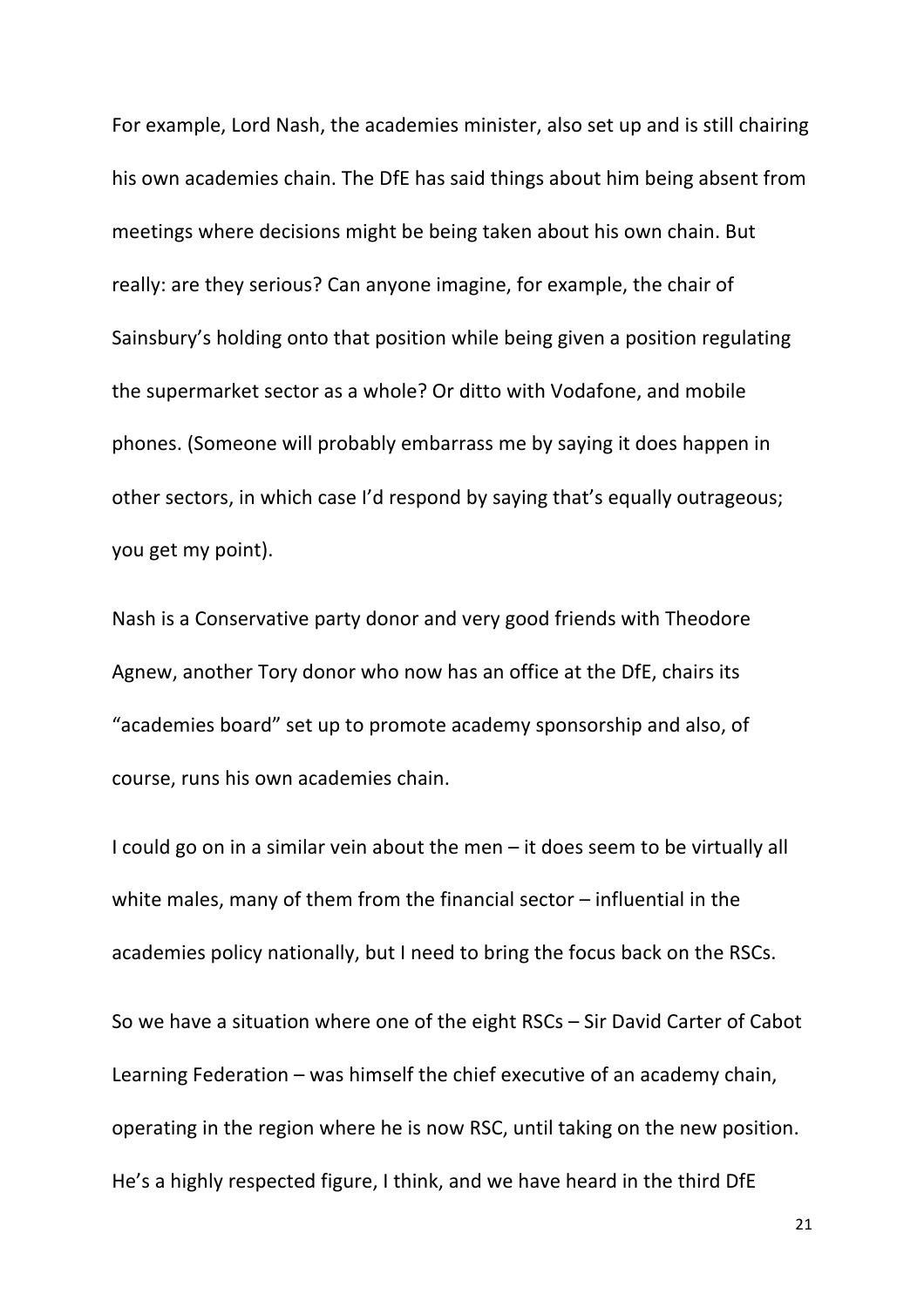paper I mentioned of how there is some acknowledgement of the need to consider conflicts of interest, but how would he feel about, for example, taking action against one of his own former schools? How close are his links to former colleagues? Will he be supportive of former rivals, if he had any locally, who want to expand? I don't have answers to any of these questions, but the closed nature of this system, and the lack of transparency about how it operates, hardly inspires confidence.

Indeed, again given the closed nature of this system as already described, surely the worry is that existing academy chains might be being given the power to shape major changes at the school level, again with this influence exerted largely privately.

Would, for instance, an academy chief education officer have the power to influence whether a struggling local maintained school was turned into an academy, perhaps with a view to that organisation taking over that school? The March presentation I referred to earlier talks about, again, academy headteachers not taking part in discussions where their own school or organisation is affected. But would that apply in this situation, when the effect would not be direct, on a particular school or chain, but indirect, in terms of its future expansion prospects?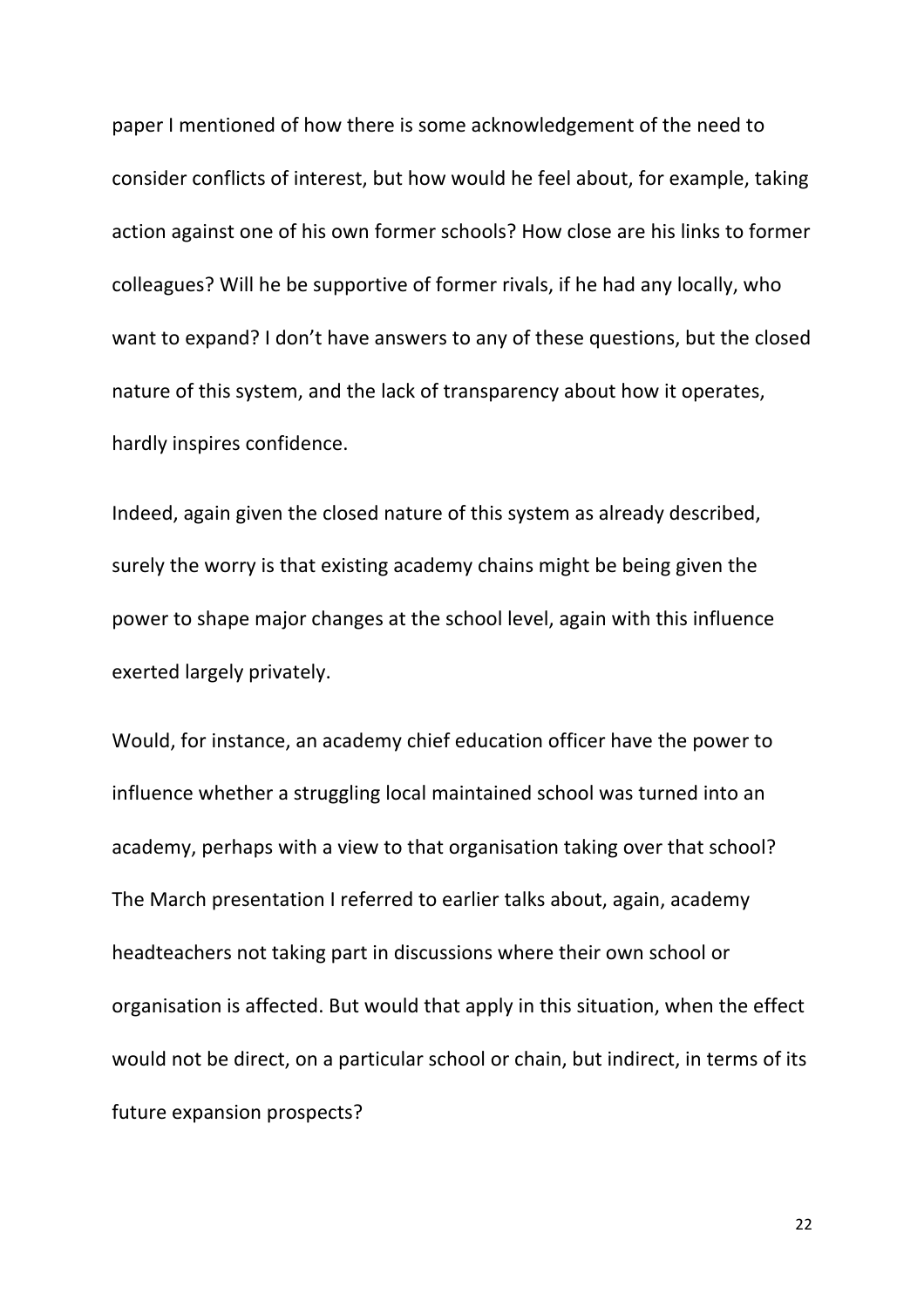Again, I don't know the answer to these questions. But what I've seen so far of this very hastily drawn-up RSC structure doesn't suggest to me that questions such as this have been thought through as thoroughly as they might have been. Perhaps this is not surprising, given that outside organisations seem to have had no formal chance to influence the structure's fundamentals. The danger, which defendants of this system are surely going to have to answer, is that it will give powerful academy organisations the chance to exert disproportionate influence, privately.

A carve-up of state assets by these organisations based on who you know? Well, I wonder if we can really put it quite like that yet, but it is a worry.

Again, some might come back and say there is a backstop here: the election of headteachers to the boards means, at least, that these figures have to win the backing of their peers to be successful. So leading academy figures are not completely unaccountable: they have to keep at least one electoral constituency happy.

But again, detailed experience now has me wondering again at just how remote this new structure might be from the concerns of some of those outside its auspices.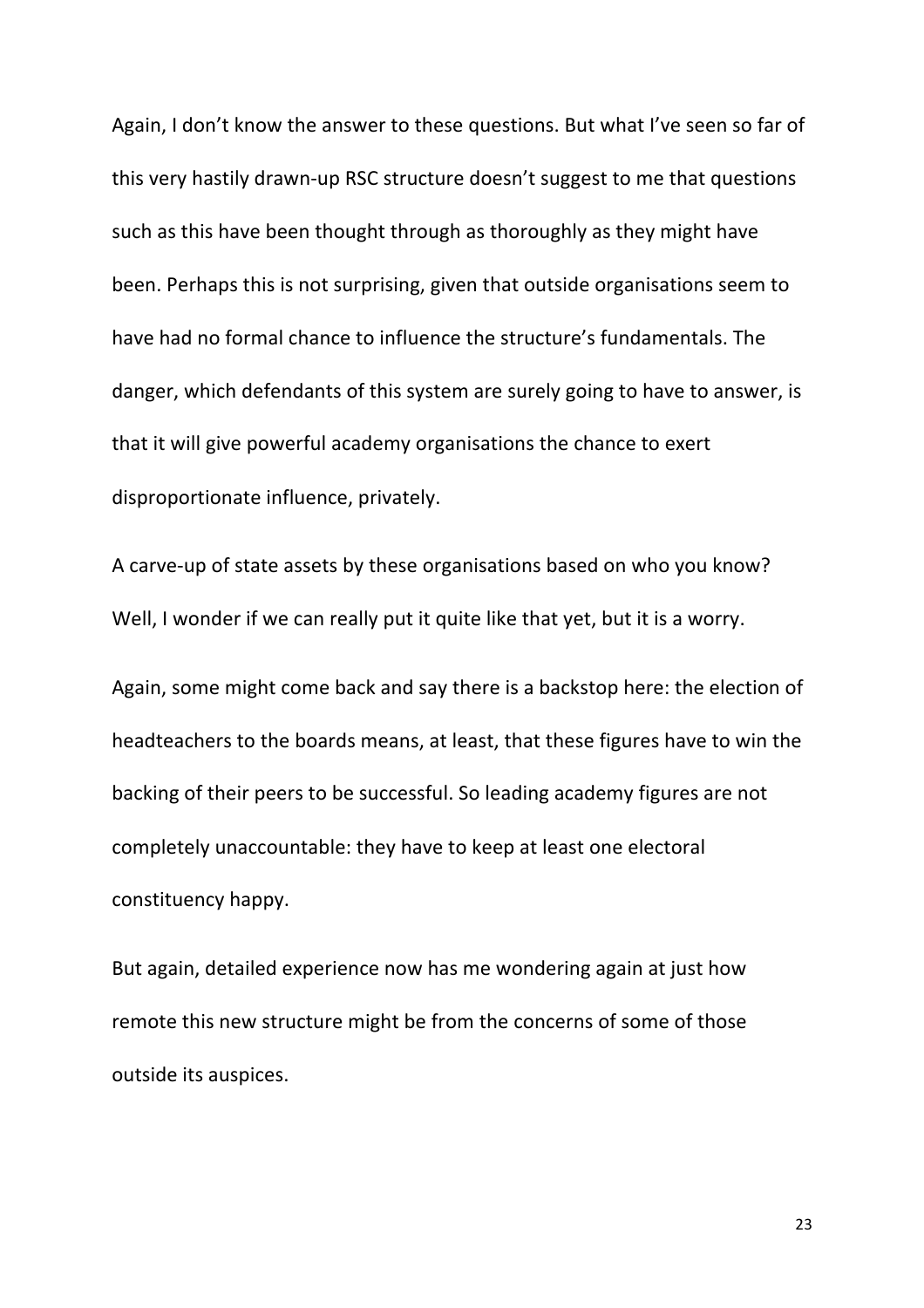I was astounded to see that the Regional Schools Commissioner for this region, Tim Coulson, recently appointed a headteacher who is certainly very controversial locally  $-$  Rachel de Souza  $-$  to the region's HTB.

I think he appointed her, by the way, rather than Dame Rachel having been coopted by elected members, but am not sure but Tim is here so perhaps we can resolve this afterwards.

Anyway, my surprise was not just with the fact of the appointment but with its timing: I had the appointment confirmed by the Department for Education on Friday 19<sup>th</sup> September. At this time, an inquiry by Ofsted into three schools being run by Dame Rachel having had prior notice of their Ofsted inspections, triggered by a piece I wrote with a reporting colleague at the Observer newspaper, was still ongoing.

The inquiry finished on Tuesday, September  $23^{rd}$  with a verdict that in most respects no evidence had been found to support the claims in the Observer piece. The inquiry actually didn't address directly most of the allegations which were included in the Observer piece and earlier reports, but that's another story. But, again, I wondered why someone who had this hanging over them had been appointed before the inquiry had finished.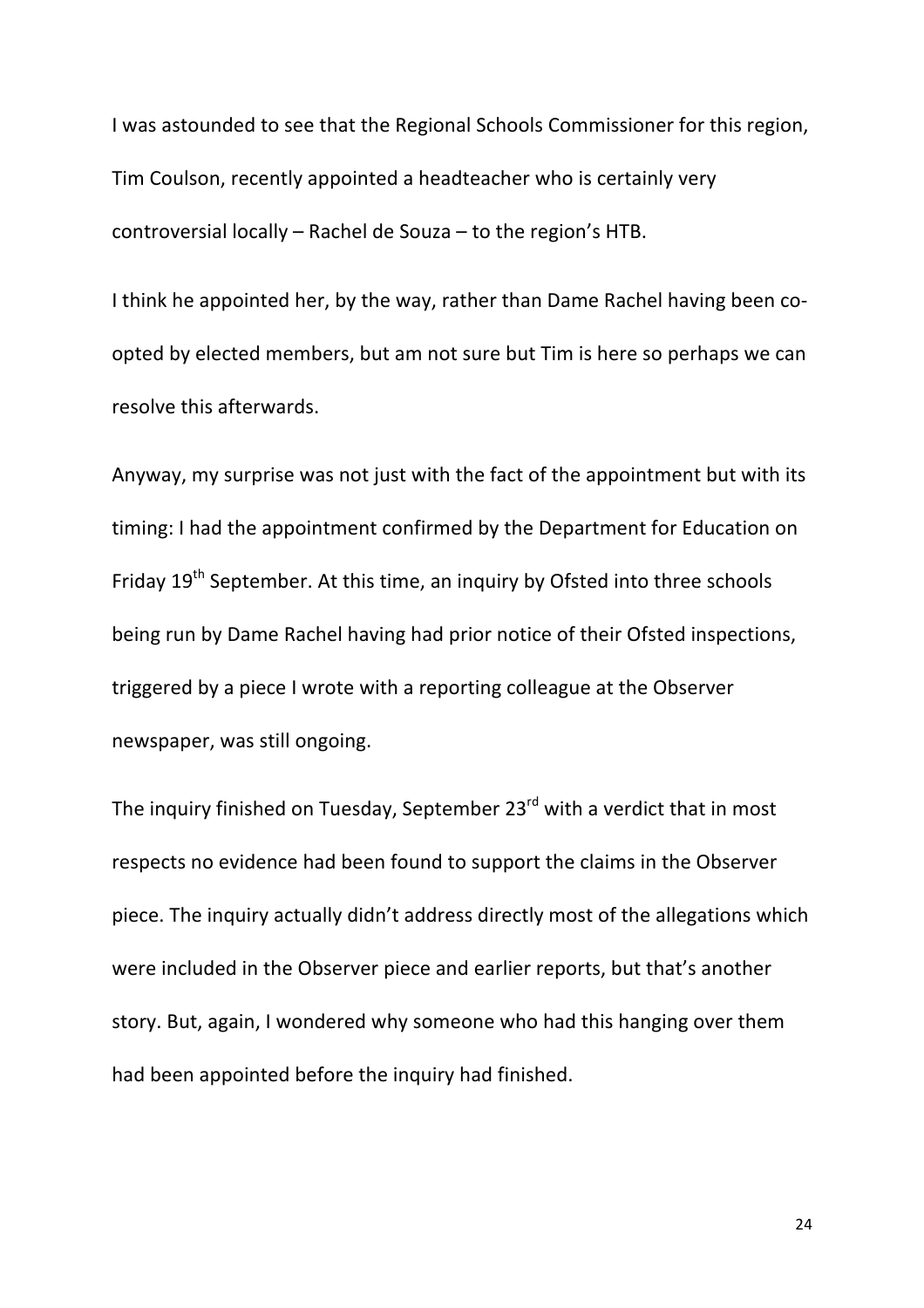Did the RSC take seriously the allegations? I know some fellow headteachers in the region thought they were incredibly serious, if true. Or did it have some kind of inside knowledge as to how the investigation would turn out? If so, again this must raise questions about what kind of information was available behind the scenes: at least it speaks to a sense of detachment from the public that an appointment could be made of a person very much still affected by an ongoing investigation, even though some people were waiting for the outcome of this probe with baited breath. Again, maybe we'll have a chance to probe this with Tim later.

Even pulling back from the controversy over the Observer story about Dame Rachel, the appointment of the chief executive of an academy chain with undeniably major ambitions for that organisation with regard to a region's schools to the board of a body which will supervise those schools should raise serious concerns about conflicts of interest, should it not? Again, the fact that it was not an elected position should only add to those worries, since the defence of election among peers is not available in this case.

### **Conclusions...and a comparison**

Summing up, I can't help wondering if we aren't travelling in a very dangerous direction with all of this: moving the control of our schools away from the public, citizens and tax-payers as most of us are. To address the issue with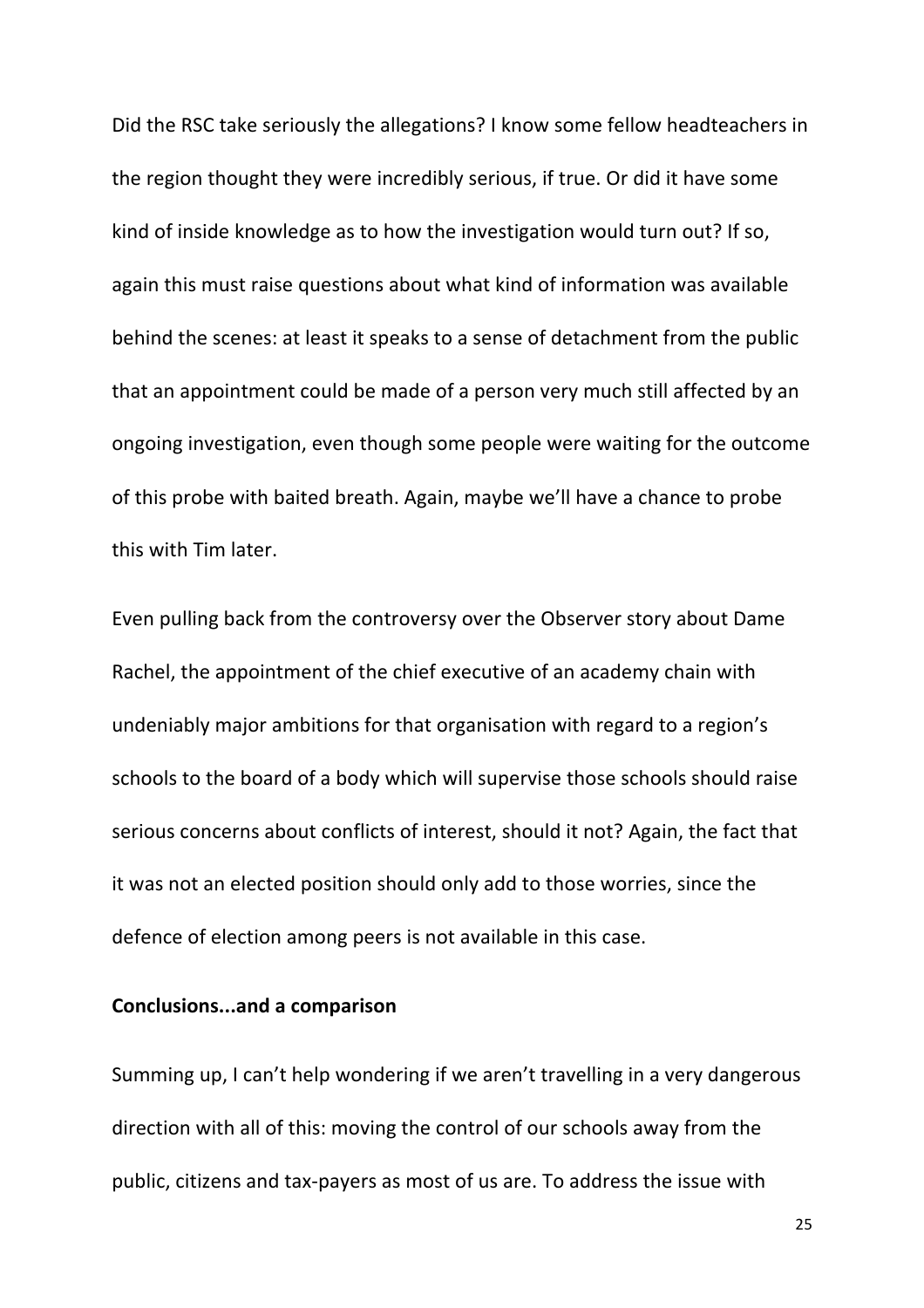which the RSC structure has been meant to face: yes, of course we need some kind of organisational or support tier for schools below the DfE, but above the individual school.

But this, for me, is clearly not what it should look like. And trying to compare what we are moving to now with what it is possibly replacing, I actually find myself casting my mind back to my early years as a journalist, and the council committees I used to attend not far from here.

I started my career on the Cambridge Evening News, where I worked from 1995 to 1999, the latter two of which were as the education reporter. I also spent a bit of time, I think, as the local government specialist.

So I covered a lot of council meetings, and recall how, for all local democracy's faults, the deliberations were at least relatively clear and, at that time, open. Council officers published a paper of recommendations, publicly elected members then deliberated on it and a decision was made. The process was, as I recall, open at all stages. Sometimes consultations – though often far from perfect – were lengthy. And decisions sometimes came only after long deliberations. School re-organisations, of course, were particularly controversial, lengthily-debated and came under this system; a memory I have of one keeps coming back whenever I think of behind-the-scenes academy transfers now.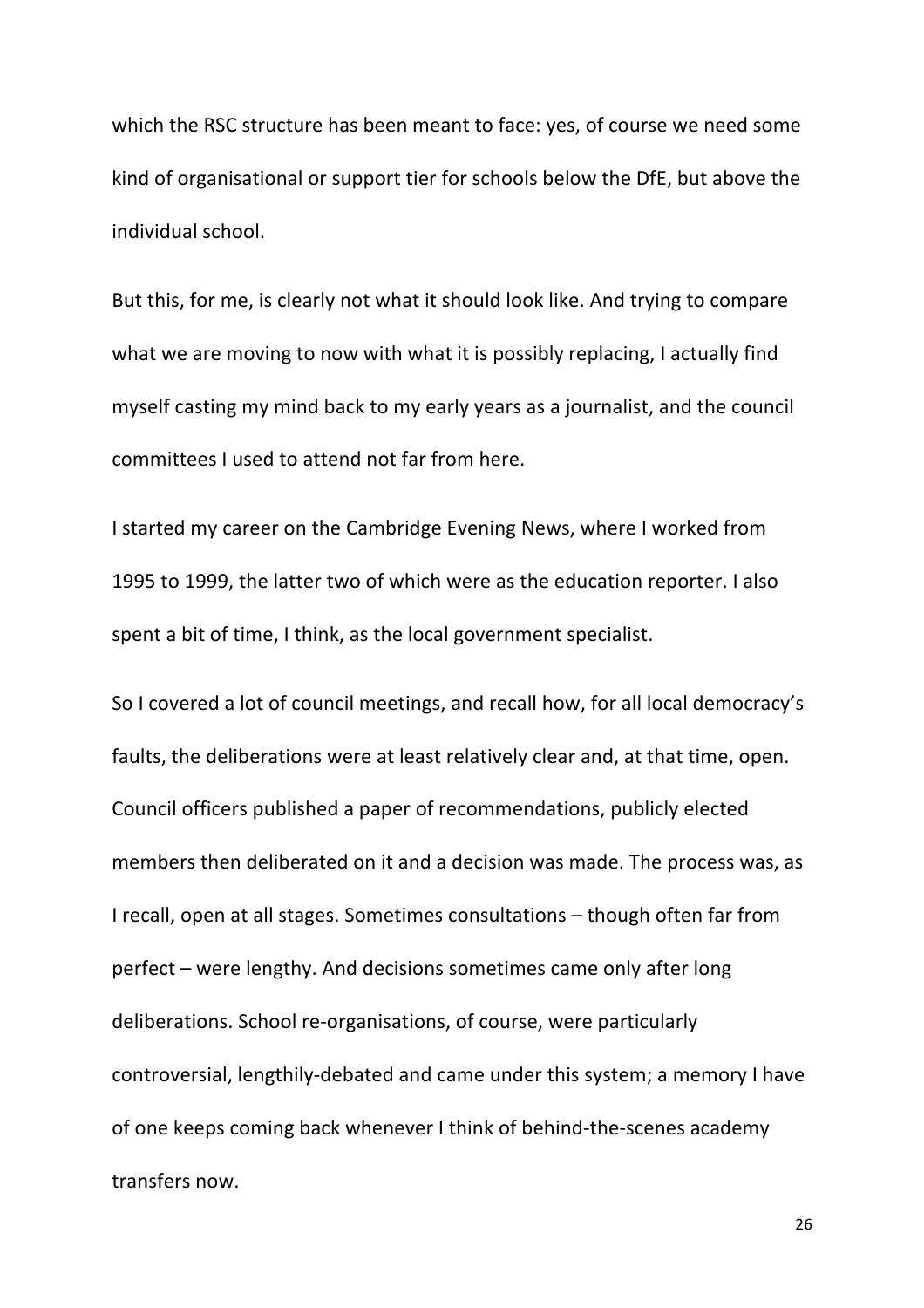I understand that local democracy has changed since then, and with cabinet systems now not as open as it was. Some local authorities are, to put it mildly in some cases, far from perfect. But I still think I witnessed a much better ideal than I am seeing now through the academies and RSC structure.

Contrast what we have now, under the academies system  $-$  schools changing hands with minimal information on any decisions or considerations taken, let alone the chance to influence it  $-$  transparency at a premium and fears of too much private influence being handed to a few generally unaccountable individuals, and I know what system I would opt for.

I think I understand the terms in which the government would defend the structure we have opted for, and it may be that headteachers, some perhaps in this room, support the sentiment. It is that local democracy can get in the way of good decision-making by individual school leaders; it can make for a less dynamic system, in fettering individuals' freedom of movement.

There was a reference to this, I think, in the DfE quote in the Guardian story I first co-wrote on the commissioners, or chancellors as they were called then, last year. A Whitehall source said: "We are building a long-term architecture for a new system: a limited focus on failing academies, minimal bureaucracy, no local politics..."